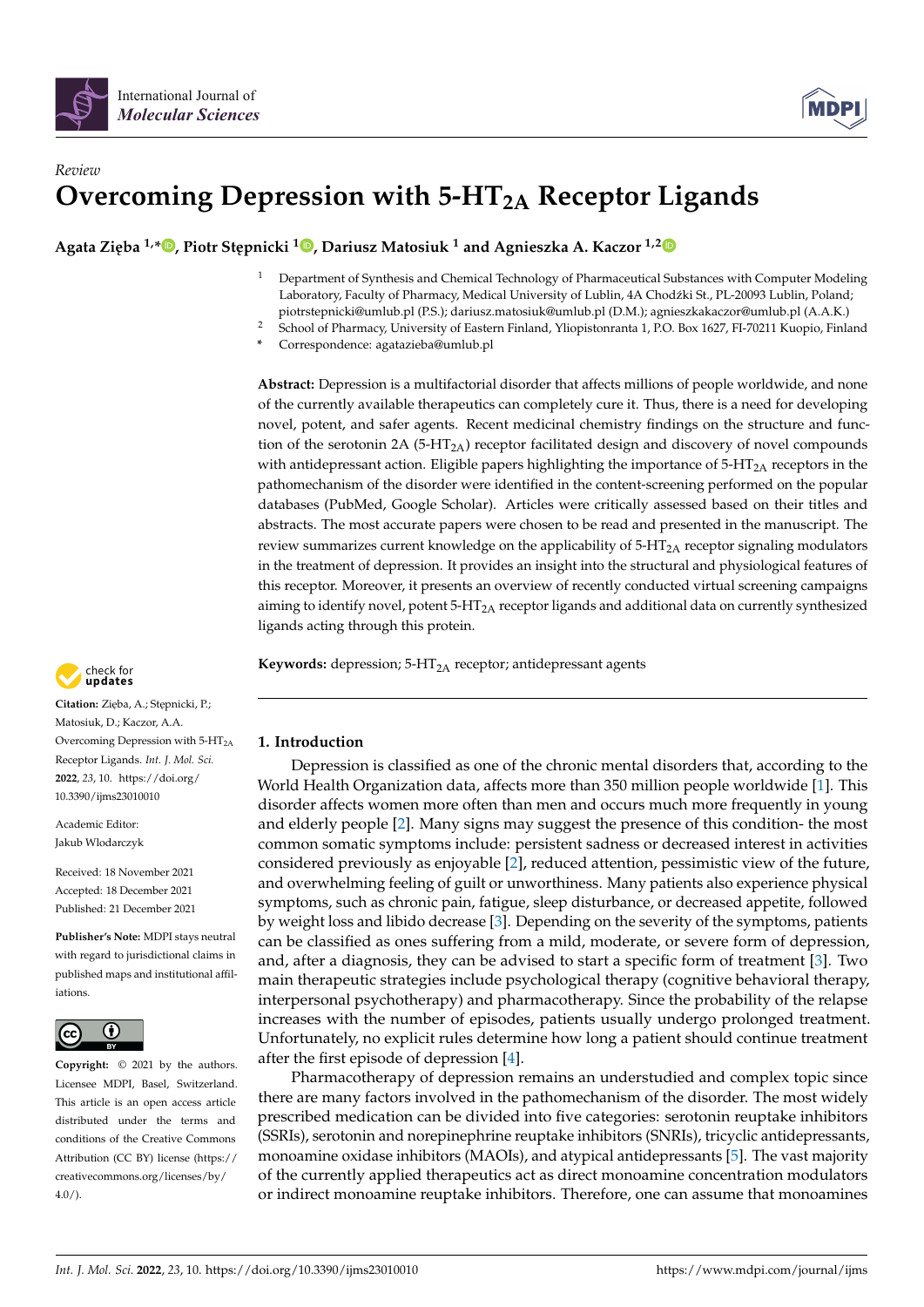are one of the most critical substances in the pathomechanism of depression. Medicinal chemistry findings and pharmacological data highlight the therapeutical effectiveness of serotonin concentration modulators in the treatment of mood disorders. Thus, there is a high need to discuss the origins of this neurotransmitter and the importance of the 5-HT<sub>2A</sub> receptor, since information referring to the rapid antidepressant effect of its ligands have been recently published. The state of a biogenic amine widely occurring in plants, and the state of animals, and

concentration modulators or indirect monoamine reuptake inhibitors. Therefore, one can

5-hydroxytryptamine is a biogenic amine widely occurring in plants, animals, and the human body that was identified by two independent research groups. An Italian pharmacologist and chemist, Vittorio Erspamer, worked on the histochemical characteristic of enterochromaffin cells, and he discovered that the extract (isolated from examined cells) of enterochromaffin cells, and he discovered that the extract (isolated from examined cells)<br>could contract the intestinal tissue [6]. Almost at the same time, in Cleveland, USA, Maurice M. Rappot, Arda Green, and Irvine Page investigated a vasoconstrictor substance isolated from serum. Finally, it turned out to be the same amine as the one investigated by Erspamer. The substance received the name of serotonin because it was isolated from serum and could affect vascular tone  $[6,7]$  $[6,7]$ . Recently, serotonin has been widely examined due to its numerous pharmacological effects and possible correlation with the pathomechanism of certain diseases and disorders, e.g., depression [\[8\]](#page-12-7), autism [\[9\]](#page-13-0), irritable bowel syndrome [\[10\]](#page-13-1), or schizophrenia [\[11\]](#page-13-2).

In terms of structure, serotonin resembles adrenaline, noradrenaline, and histamine. The bio-synthesis of this neurotransmitter is a two-step process that involves 5-hydroxylation  $\;$ of a tryptophan catalyzed by the tryptophan hydroxylase. This process is followed by the decarboxylation catalyzed by the 5-hydroxytryptophan decarboxylase [\[12\]](#page-13-3). The degradation of this bio-amine is dependent mainly on the activity of an enzyme termed monoamine oxidase (MAO). A graphical representation of both processes is depicted in Figure [1.](#page-1-0) depicted in Figure 1.

<span id="page-1-0"></span>

**Figure 1.** A scheme presenting a graphical interpretation of biosynthesis and degradation of **Figure 1.** A scheme presenting a graphical interpretation of biosynthesis and degradation of serotonin. MAO stands for monoamine oxidase, an enzyme mainly responsible for the degradation of serotonin.

(CNS) effects and its neurons are mainly located in the brain stem raphe nuclei [\[13\]](#page-13-4). Fibers terminate throughout the CNS, and the transmitter is released by synaptic vesicles. Neuroimaging studies confirm that the highest density of serotonin neurons can be identified in limbic structures—cingulate, entorhinal, insular, and temporopolar regions, along with the ventral and pallidal regions of the striatum and the medial orbitofrontal cortex [14]. High Serotonin is an amine whose action is mainly linked with the central nervous system density of serotonin neurons is also identified in the hippocampus. It is worth highlighting that the aforementioned structures resemble a "social brain", comprising regions important for social cognition and decision-making [\[15\]](#page-13-6). Within the CNS, this substance is released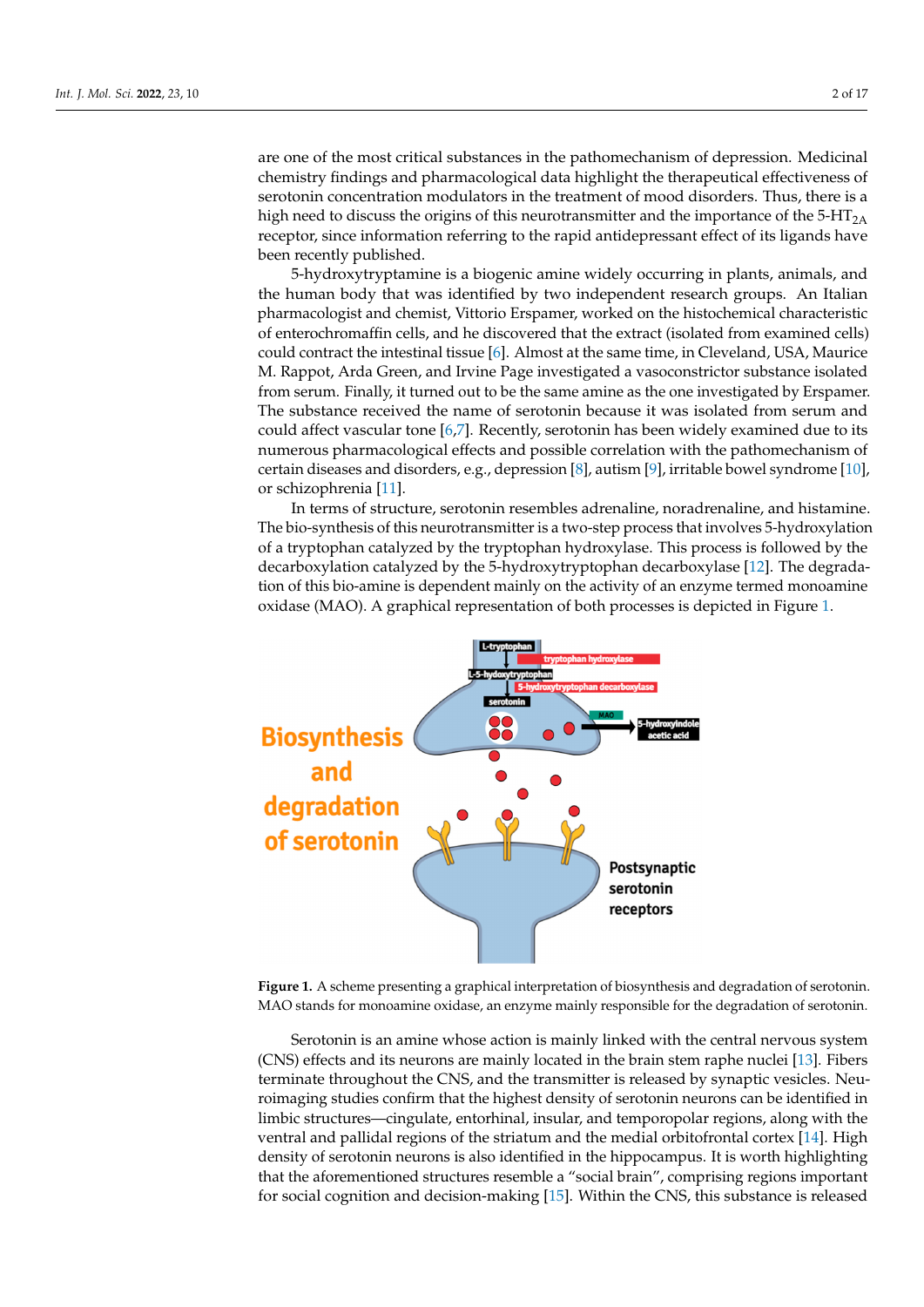into the synaptic cleft and binds to specific proteins to activate 5-HT receptors located on postsynaptic neurons or serotonin autoreceptors located on the presynaptic part of the neuronal membrane. Serotonin and its receptors are believed to regulate, e.g., sexual behavior [\[15\]](#page-13-6), mood [\[16\]](#page-13-7), cognition [\[17\]](#page-13-8), appetite [\[18\]](#page-13-9), anxiety [\[8\]](#page-12-7), aggression [\[19\]](#page-13-10), the release of other neurotransmitters, addiction development [\[20\]](#page-13-11), and sleep-wake cycles [\[21\]](#page-13-12).

One of the most valuable pieces of evidence supporting important role of serotonin in the CNS is "tryptophan depletion", which refers to the condition identified in patients introduced to the low-in-tryptophan (serotonin precursor) diet. Healthy participants did not show symptoms of diminished mood, whereas recovered patients free of medication showed brief, clinically valid symptoms of depression [\[22\]](#page-13-13). Further studies suggested that participants who recovered from depression are more likely to suffer from the disorder symptoms after reducing tryptophan intake than those with solid disorder vulnerability [\[23](#page-13-14)[,24\]](#page-13-15).

It is worth emphasizing that the major concentration of this substance is present peripherally, produced in the gut and stored in platelets. In addition, there is a small amount of free serotonin identified in plasma. Outside the nervous system and gastrointestinal tract, serotonin was identified in organs, such as the lungs [\[25,](#page-13-16)[26\]](#page-13-17) and kidneys [\[27,](#page-13-18)[28\]](#page-13-19). Its influence on physiological processes, such as bowel motility, ejaculatory latency, or urine control, has been widely described [\[29\]](#page-13-20). Moreover, an essential role of serotonin was also demonstrated in the development of the hematopoietic system [\[30\]](#page-13-21) or regulation of bone mass [\[31\]](#page-13-22).

This multifunctional neurotransmitter exerts its pharmacological effects via numerous receptors. The first serotonin receptors were identified in 1979 by Peroutka and Snyder via radioligand binding methods and were classified into two distinct categories,  $5-HT_1$  and  $5-HT_2$  [\[32,](#page-13-23)[33\]](#page-13-24). Studies conducted by other researchers gave us a better understanding of the structure and classification of these proteins. Current classification distinguishes 14 specialized structures of 5-HT receptors and divides them into seven categories. Apart from the 5-HT<sup>3</sup> receptor, all belong to the G protein-coupled receptor (GPCRs) superfamily [\[32\]](#page-13-23) and act through one of Gαi, Gαq/11, or Gαs pathways.

Table [1](#page-2-0) gathers information on various 5-HT receptor subtypes and their canonical classification that refers to the affected signaling pathways.

| Group                                                                                                                                                                                             | <b>Receptor Subtype</b>                                                                                                                           | Pharmacological Importance                                                                                    |
|---------------------------------------------------------------------------------------------------------------------------------------------------------------------------------------------------|---------------------------------------------------------------------------------------------------------------------------------------------------|---------------------------------------------------------------------------------------------------------------|
| $G_{\alpha i}$ -coupled serotonin receptors; usually<br>decrease the activity of adenylyl cyclase and<br>lower the intracellular cAMP concentration [32]                                          | 5-HT <sub>1A</sub> , 5-HT <sub>1B</sub> , 5-HT <sub>1D</sub> , 5-HT <sub>1E</sub> ,<br>5-HT <sub>1F</sub> 5-HT <sub>5A</sub> , 5-HT <sub>5B</sub> | Anxiety, novel antidepressants,<br>antipsychotics, migraine<br>Locomotion, sleep<br>$\bullet$                 |
| $G_{\alpha q/11}$ -coupled serotonin receptors; activate the<br>phospholipase C, increase the concentration of<br>inositol triphosphate, diacylglycerol, and<br>intracellular calcium levels [32] | $5-HT_{2A}$ , $5-HT_{2B}$ , $5-HT_{2C}$                                                                                                           | Schizophrenia, depression,<br>Tourette's syndrome, appetite,<br>addiction, anxiety, sleep, sexual<br>behavior |
| $G_{\alpha s}$ -coupled serotonin receptors; couple to<br>adenylyl cyclase, elevate cAMP levels, may also<br>result in increased calcium [32]                                                     | $5-HT4$ , $5-HT6$ , $5-HT7$                                                                                                                       | Respiration, sleep,<br>thermoregulation, mood,<br>learning, cognition, anxiety,<br>appetite                   |

<span id="page-2-0"></span>**Table 1.** Classification of 5-HT receptors according to the affected signaling pathways and pharmacological importance.

Out of all 14 subtypes, the  $5-HT<sub>2A</sub>$  receptor has recently gained a lot of interest. This subject has become a hot topic after the recent publication of the Cryo-EM and X-ray structures of the 5-HT<sub>2A</sub> receptor complexed with agonist, inverse agonist, and partial agonist, which has brought up a discussion on the pharmacological importance of this subtype's ligands [\[34–](#page-13-25)[36\]](#page-13-26). This review aims to characterize  $5-HT_{2A}$  receptors and describe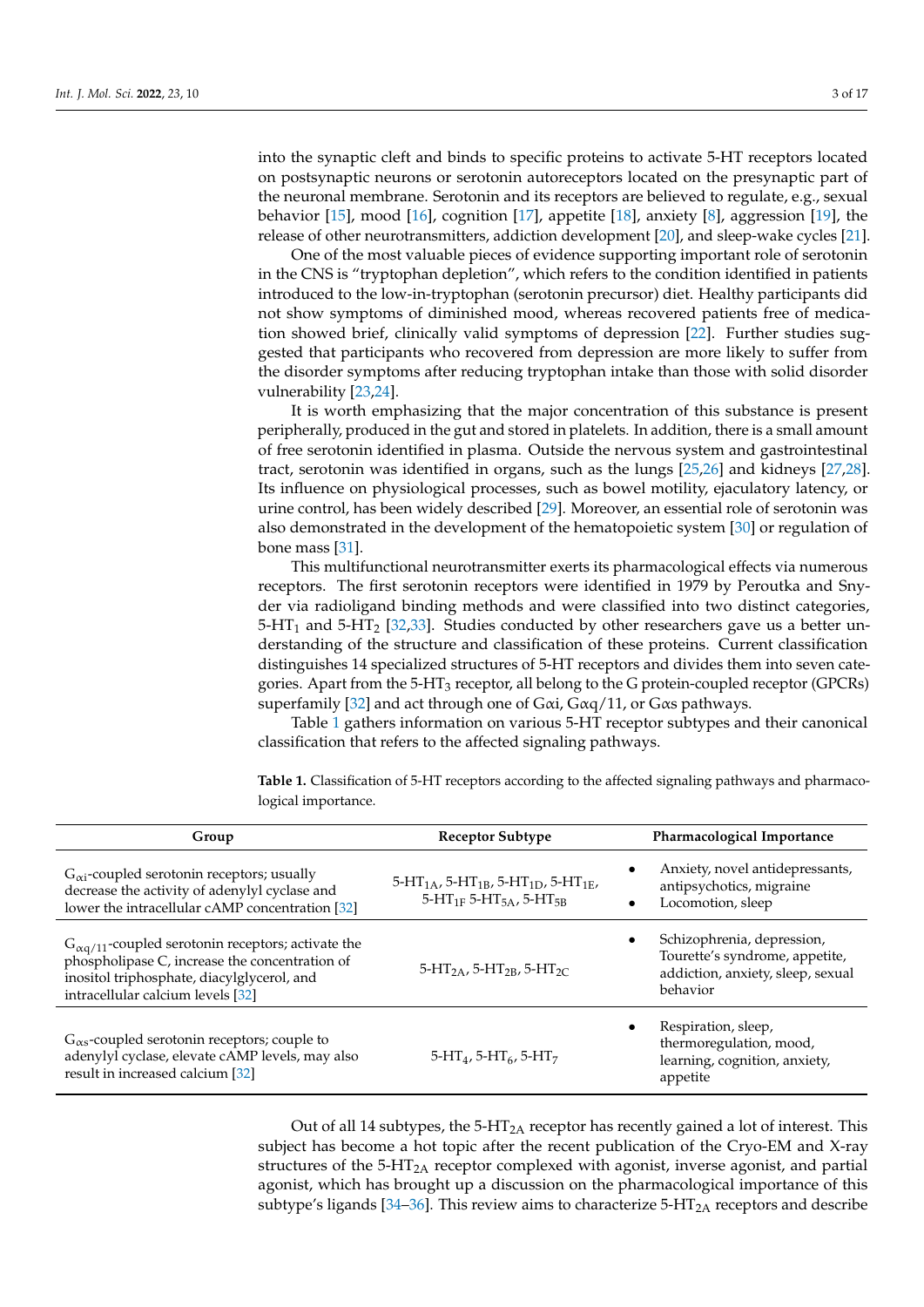their contribution to depression. Additionally, the emphasis is put on the pharmacological significance of  $5-HT<sub>2A</sub>$  receptor ligands, in depression symptom mitigation. Finally, a brief overview of the recent application of virtual screening campaigns in the development of novel 5-HT ligands is provided.

## **2. Studies on Structure of 5-HT2A Receptor**

Before the first X-ray structure of a 5-HT<sub>2A</sub> receptor was developed, information about the structural features of this protein was obtained from in silico simulations. One of the first papers aimed to determine the 3-D structure of subtype 2A of serotonin receptor was published in 1995 [\[37\]](#page-13-27). The authors used data derived from the pharmacophore model of serotonin 2A receptor agonists and antagonists to create a fragmental model depicting the examined structures' binding properties and affinity data. Moreover, a bacteriorhodopsin structure was used to determine a complete model of the three-dimensional (3D) structure belonging to the  $5$ -HT<sub>2A</sub> receptor.

In 2000, the crystal structure of a Bovine Rhodopsin (PDB ID: 1F88) was determined using X-ray diffraction, and this is considered a starting point in structural studies on GPCRs [\[38\]](#page-13-28). In the following years, researchers took advantage of the availability of this first high-resolution GPCR structure and tried to build a homology model based on this template [\[39\]](#page-14-0). More recently, these models were replaced by 3D predictions built on the β2-adrenergic receptor template [\[40](#page-14-1)[–42\]](#page-14-2). Rapid development in this field provided researchers with more three-dimensional experimentally determined protein structures. That gave the opportunity to choose the best template, characterized by the highest level of identity. A recent publication by Jaiteh et al. aimed to examine homology models of  $5-HT<sub>2A</sub>$  receptors based on distinct X-ray templates. For this study, authors used 14 structures of  $\beta_{1A}R$ ,  $\beta_{2A}R$ ,  $D_3R$ ,  $D_4R$ ,  $H_1R$ ,  $5-HT_{1B}R$ ,  $5-HT_{2B}R$ ,  $5-HT_{2C}R$ ,  $M_1R$ ,  $M_2R$ ,  $M_3R$ , and  $M_4R$ , Rhodopsin, CXCR4 chemokine  $A_2A$  adenosine, and Cannabinoid 1, characterized by greater and lower identity with a query sequence as molecular modeling templates. Created 3D predictions were submitted into the virtual screening procedure to evaluate whether they can identify known actives among decoys [\[43\]](#page-14-3). This procedure contributed to the formulation of new guidelines relevant for GPCR modeling—for templates with >50% identity—, and all should be considered, while those with >30% identity should be evaluated by retrospective virtual screens [\[43\]](#page-14-3). While discussing a 3D protein structure determination, it is essential to mention the computational technique that has recently gained a lot of interest. AlphaFold is a deep-learning-based technique that aims to create a three-dimensional representation of a protein without using previously solved protein structures as templates. First, it was introduced in the Critical Assessment of Protein Structure Prediction competition, where it was applied for the T1008 target structure prediction. It has already been shown that, with the AlphaFold approach, it is possible to build reliable and accurate 3D models [\[44\]](#page-14-4). Numerous servers have been created that implement the AlphaFold method for the generation of a three-dimensional representation of a protein. "AlphaFold Protein Structure Database" is an example of a commercially available server that gathers protein structures predicted with the use of this method [\[44\]](#page-14-4).

When it comes to the experimentally determined receptor structures, the first X-ray representations of the 5-HT<sub>2A</sub> receptor (PDB ID:6A93; 6A94) [\[45\]](#page-14-5) were determined by Kimura et al. and deposited in Protein Data Bank in 2018. These structures presented an inactive receptor bound to the atypical antipsychotics: risperidone and zotepine, respectively. More recently, another breakthrough in the field of X-ray protein structure determination was made. Two additional X-ray structures of  $5-HT<sub>2A</sub>$  receptor complexed with hallucinogenic agonist (PDB ID: 6WGT); inverse agonist (PDB ID: 6WH4) and one cryo-EM derived structure of a receptor bound to 25-CN-NBOH (PDB ID: 6WHA) were obtained by Kim et al. [\[34\]](#page-13-25). These structures enabled a better understanding of the structure of this GPCR receptor; moreover, they confirmed several in silico derived hypotheses about the structural features of the protein.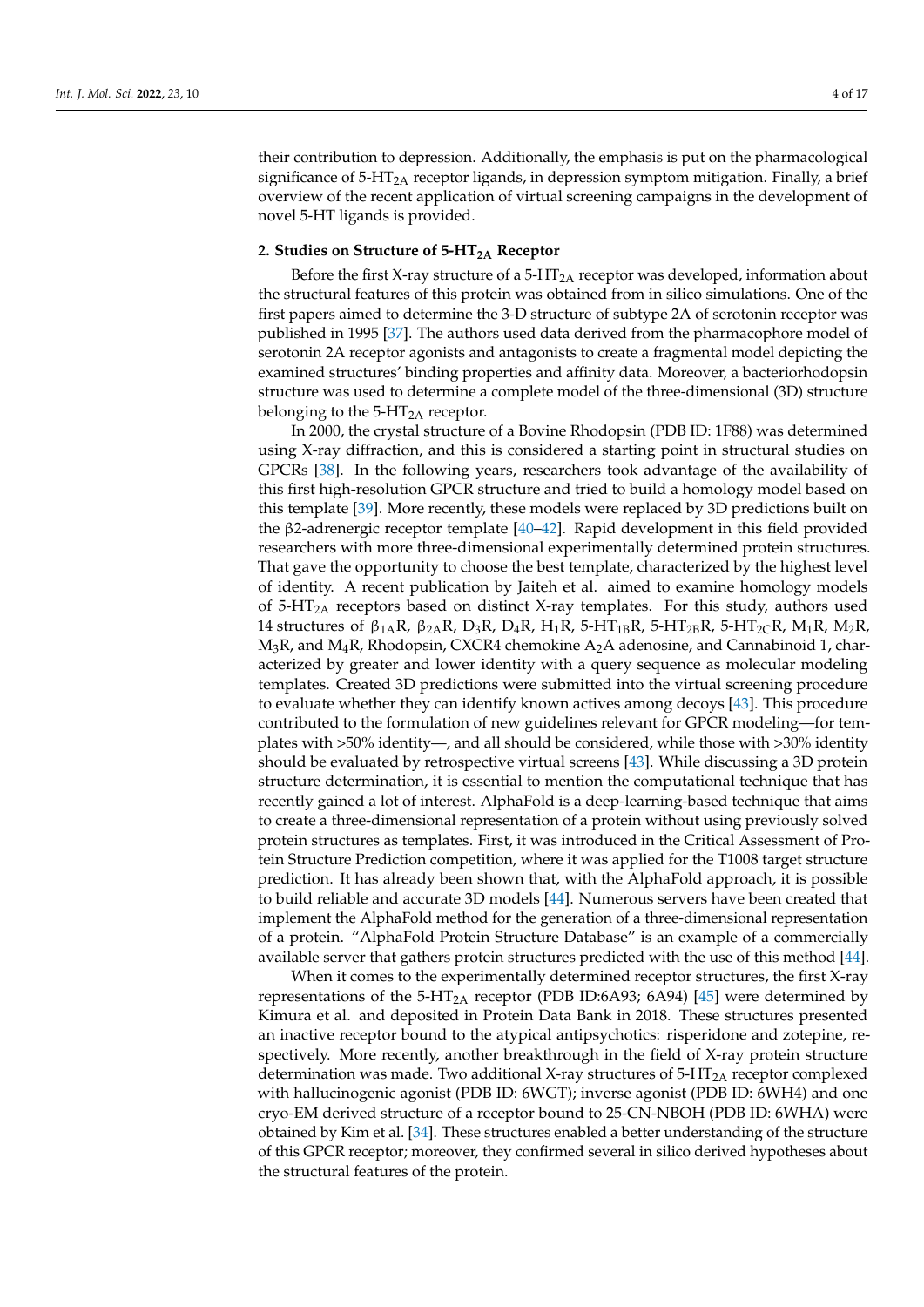The general structure of the 2A subtype of the serotonin receptor resembles other GPCRs and comprises seven transmembrane helices and intracellular amphipathic helix H8. However, two structural features are believed to be extremely important for the proper functioning of a receptor. The first one refers to the bottom hydrophobic cleft located in the ligand-binding pocket. The cleft is surrounded by conserved residues, such as  $1163^{3.40}$ and V333 $6.45$  in the P-I-F motif, and the W336 $4.68$  residue, which is considered an "on-off switch" for the receptor. This receptor also contains a side-extended cavity that connects the orthosteric site and the plasma membrane near the bottom hydrophobic cleft and D155<sup>3.32</sup>, stabilized by a hydrogen bond with  $Y370^{7.43}$ . D155<sup>3.32</sup> is another example of a highly conserved residue, present among other GPCRs, essential for the ligand binding [\[44\]](#page-14-4). Mutations located in the neighborhood of the D155<sup>3.32</sup> residue lead to the loss of function for almost all 5-HT<sub>2A</sub> ligands. On the other hand,  $5159^{3.36}$  seems to be important for drug binding, as well, since it is involved in the anchoring of the charged terminal amine moiety of 5-HT and other ligands [\[41\]](#page-14-6). The previously mentioned side-extended cavity is surrounded by conserved residues located on TM3, TM4, TM5, and the extracellular loop 2. The G238<sup>5.42</sup> residue located at the entrance is considered to be essential for the formation of the cavity. Moreover, this glycine residue is considered a feature characteristic only for the 5-HT receptors [\[45\]](#page-14-5).

 $5-\text{HT}_{2A}$  receptor activation models suggest that it is capable of creating a wide range of ligand-dependent structural responses [\[46\]](#page-14-7). This property is also known as "functional selectivity" and is a common feature among many GPCRs. Functional selectivity, understood as protein-mediated activation of  $G_{\alpha q/11}$  or pertussis toxin-sensitive  $G_{i/o}$  protein, has been considered in terms of this protein's interactions with hallucinogenic and nonhallucinogenic agonists. Moreover, the functional selectivity of the  $5-HT<sub>2A</sub>$  receptor also refers to its connections with the β-arrestin-dependent signaling pathways [\[47\]](#page-14-8). Many studies have been performed in order to provide detailed information about this interesting phenomenon, and it turned out that differences in the conformation of binding pocket residues can be identified depending on the type of examined ligand. In silico studies performed by Perez-Aguilar et al. revealed that the second intracellular loop (ICL2) plays a key role in the receptors' interaction with G-protein. Thus, β-arrestins and distinct ligands affect this loop differently. When  $5-HT_{2A}R$  is bound to the hallucinogen (e.g., LSD), ICL2 loop prefers more outward-upward conformations. On the other hand, when this receptor is complexed to the non-hallucinogen drug or present in an unbound form, the unique conformation of a second loop is not that frequently observed. Such conformation may be regulated by the extent of the interaction between  $D172^{3.49}$  (from the conserved DRY motif, TM3) and H183<sup>3.52</sup> (from ICL2) [\[47\]](#page-14-8). Recent experimental studies conducted by Kim et al. confirmed that, in the LSD-activated structure of a  $5-HT<sub>2A</sub>$  receptor, a second extracellular loop forms a lid-like shape that prolongs ligands residence time [\[34\]](#page-13-25).

Similarly, as in other activated GPCRs, agonist binding leads to a contraction of the extracellular binding pocket and expansion of the intracellular end. That creates additional space for transducers, such as G-proteins or arrestins [\[34\]](#page-13-25). Other fragments necessary for the activation have been identified, as well, and are believed to be located in the receptors conserved motifs. Those are an inward shift of residues from the NPxxY motif, rearrangement of R173<sup>3.50</sup> residue from the  $E/DRY$  motif that breaks the ionic lock formed between R173<sup>3.50</sup> and E318<sup>6.30</sup>. Additionally, modification in the P-I-F motif, involving rotation of the side chain of W336<sup>6.48</sup> and subsequent movement of the F332<sup>6.44</sup> side chain, is considered essential for the receptor activation and signal transduction [\[29\]](#page-13-20). Kim et al. also cautiously examined the binding poses of another  $5-\text{HT}_{2A}$  receptor ligand [\[34\]](#page-13-25). Interestingly, a 25-CN NBOH, a selective receptor agonist, showed a unique pose in a receptors binding pocket. The 2-hydroxyphenyl moiety of a ligand entered a pocket formed between  $TM3/TM6$  and interacted with the indole ring of  $W336^{6.48}$ . That interfered with a large displacement of the W336's side chain and acted as a pivot for the outward movement of TM6. Moreover, an edge-to-face  $\pi-\pi$  interaction of a ligand with the previously mentioned residue, hydrogen bond with  $S159^{3.36}$ , accommodation by the conserved  $G369^{7.42}$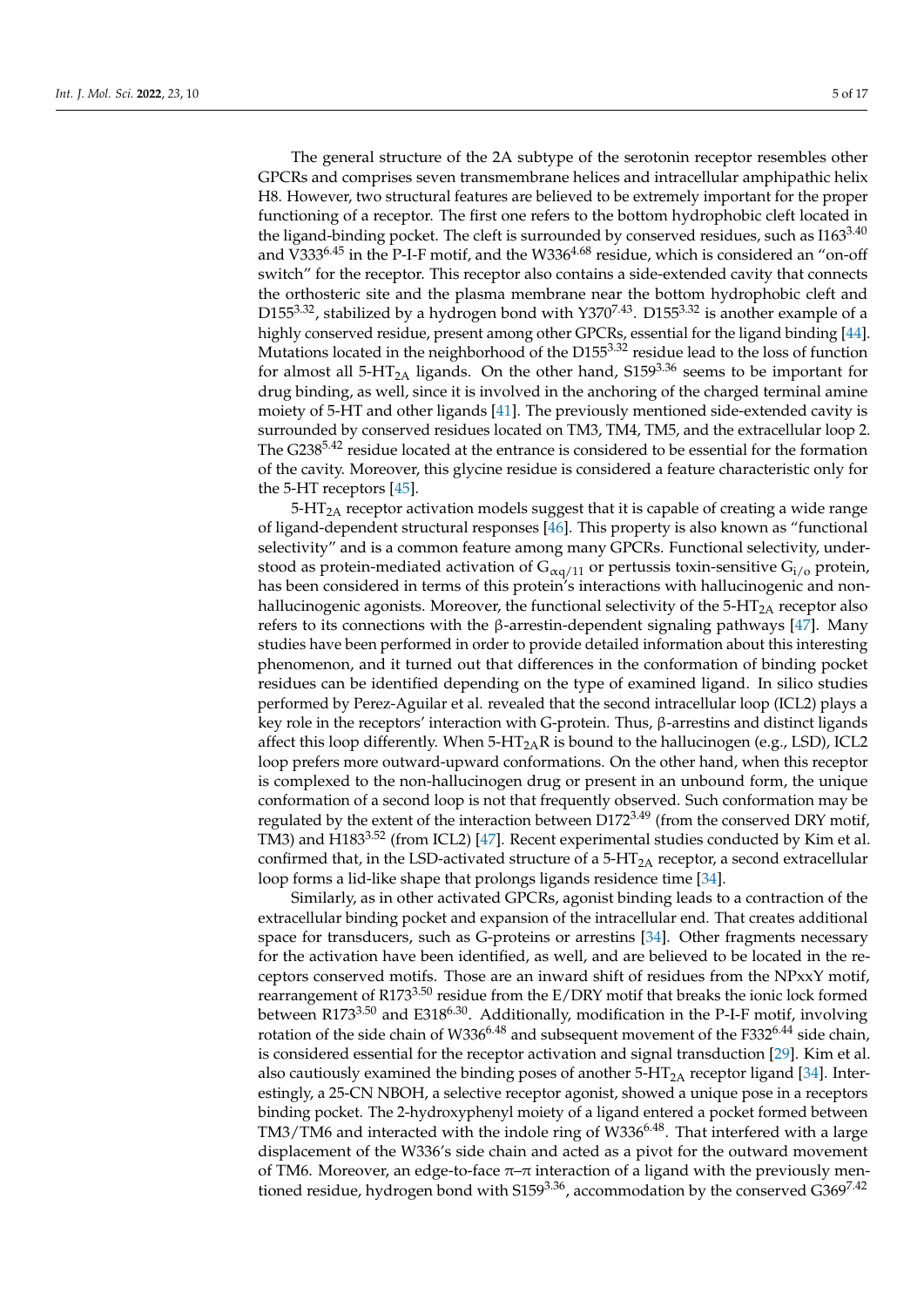are unique for 25CN-NBOH binding. Furthermore, these features can be considered a possible reason for its agonistic selectivity toward the 2A subtype of serotonin receptor [\[34\]](#page-13-25).

On the other hand, examining the  $5-HT<sub>2A</sub>$  receptor complexes with commonly used antipsychotics, zotepine and risperidone, enabled a better understanding of the structural changes that occur during the antagonist binding. Both antipsychotics create a salt bridge between D155<sup>3.32</sup> and a basic nitrogen atom of their molecules. Moreover, their fluorobenzisoxazole ring and benzene ring are located in the bottom hydrophobic cleft, and they interact via CH- $\pi$  with S159<sup>3.36</sup>. Additional hydrophobic interactions are formed between I163<sup>3.40</sup>, F243<sup>5.47</sup>, F332<sup>6.44</sup>, and those rings. Some other edge-to-edge interactions with W336<sup>6.48</sup> and F340<sup>6.52</sup> have been identified as necessary for the ligand binding. Close contacts between ligands and fragments of the P-I-F motif are believed to block the rearrangements of mentioned residues and stabilize the structure in an inactive state.

### **3. 5-HT2A Receptor Is It the Right Target?**

The serotonin  $5-HT<sub>2A</sub>$  receptor belongs to the A-class of G-protein coupled receptors, which are considered one of the most important therapeutic targets. Human subtype 2A of the 5-HT receptor was cloned in the 1990s and is characterized by 41% and 46% of identity with the 5-HT<sub>2B</sub> and 5-HT<sub>2C</sub> subtypes. It is worth highlighting that it shares more than 90% of sequence homology with the rat  $5-HT<sub>2A</sub>$  receptor, but some significant differences in their functional selectivity, regulation of desensitization, and resensitization can be identified [\[35\]](#page-13-29). In humans, this receptor is encoded by the HTR2A gene, located on chromosome 13 (46.83–46.9 Mb) [\[35\]](#page-13-29). Out of all 14 subtypes of serotonin receptors, the 5-HT<sub>2A</sub> is widely abundant across the central nervous system, with the highest concentration in monoaminergic brainstem levels, such as the median raphe nucleus/dorsal raphe nucleus, the locus coeruleus, and ventral tegmental area—structures involved in the regulation of mood. Moreover, this receptor acts as a cognitive process modulator by indirect or direct influence on glutamate release and interaction with other targets, such as  $5-HT_{1A}$ , GABA<sub>A</sub>, adenosine A<sub>1</sub>, and OX<sub>2</sub> receptors [\[48–](#page-14-9)[51\]](#page-14-10). More recent findings suggest that specific polymorphisms in nucleotides encoding  $5-HT_{2A}$  receptor structure may act as a potential biomarker for antidepressant early response [\[24\]](#page-13-15). That confirms the strong connotation between alterations in serotonin concentration and the occurrence of the disorder.

As it was previously mentioned, the  $5-HT<sub>2</sub>$ R has been shown to interact with β-arrestin-1 and β-arrestin-2, both in vitro and in vivo [\[52\]](#page-14-11). A study conducted by Gelber et al. has shown that β-arrestin-2 knock-out mice, in which  $5-HT<sub>2A</sub>$  receptors predominantly face the cell surface, were incapable of showing behavioral responses [\[53\]](#page-14-12). It would suggest that β-arrestin-2 is involved in the mediation of intracellular trafficking of the 5-HT<sub>2A</sub> receptors, and cellular events may be necessary in the induction of specific behavioral responses to elevated serotonin concentration [\[54\]](#page-14-13). However, in β-arrestin-2-knock-out mice treated with DOI, a preferential  $5-HT_{2A}$  receptor agonist, a desired behavioral effect of head-twitch was obtained [\[54](#page-14-13)[–56\]](#page-14-14). That suggests β-arrestins are not essential for the induction of DOI-mediated response. Thus, identification of the nature of the ligand seems to be crucial for the determination of the receptor signaling pathway and predicting the physiological response. Nonetheless, it became clear that serotonin 2A receptors coupling to the β-arrestins can lower or elevate GPCR signaling, which means that GPCR signaling may differ depending on the type of ligand.

5-HT<sub>2A</sub> receptors can regulate their signaling by forming stable hetero- and homodimeric complexes with other GPCRs (e.g., mGluR2, D2-DA Rs). Although the in vivo implications of this property have not been yet determined, this process is considered to affect the binding and coupling properties of the receptor. This intriguing property has been supported by the disappearance of the head-twitch response in mGlu2-knock-out animal models treated with LSD, a preferential  $5-HT<sub>2A</sub>$  receptor agonist [\[54,](#page-14-13)[57](#page-14-15)[,58\]](#page-14-16). Moreover, allosteric receptor-receptor interactions in a  $5-HT_{2A}$  and  $5-HT_{1A}$  receptor complex play a vital role in mood modulation. Activation of the  $5-HT<sub>2A</sub>$  protomer seems to result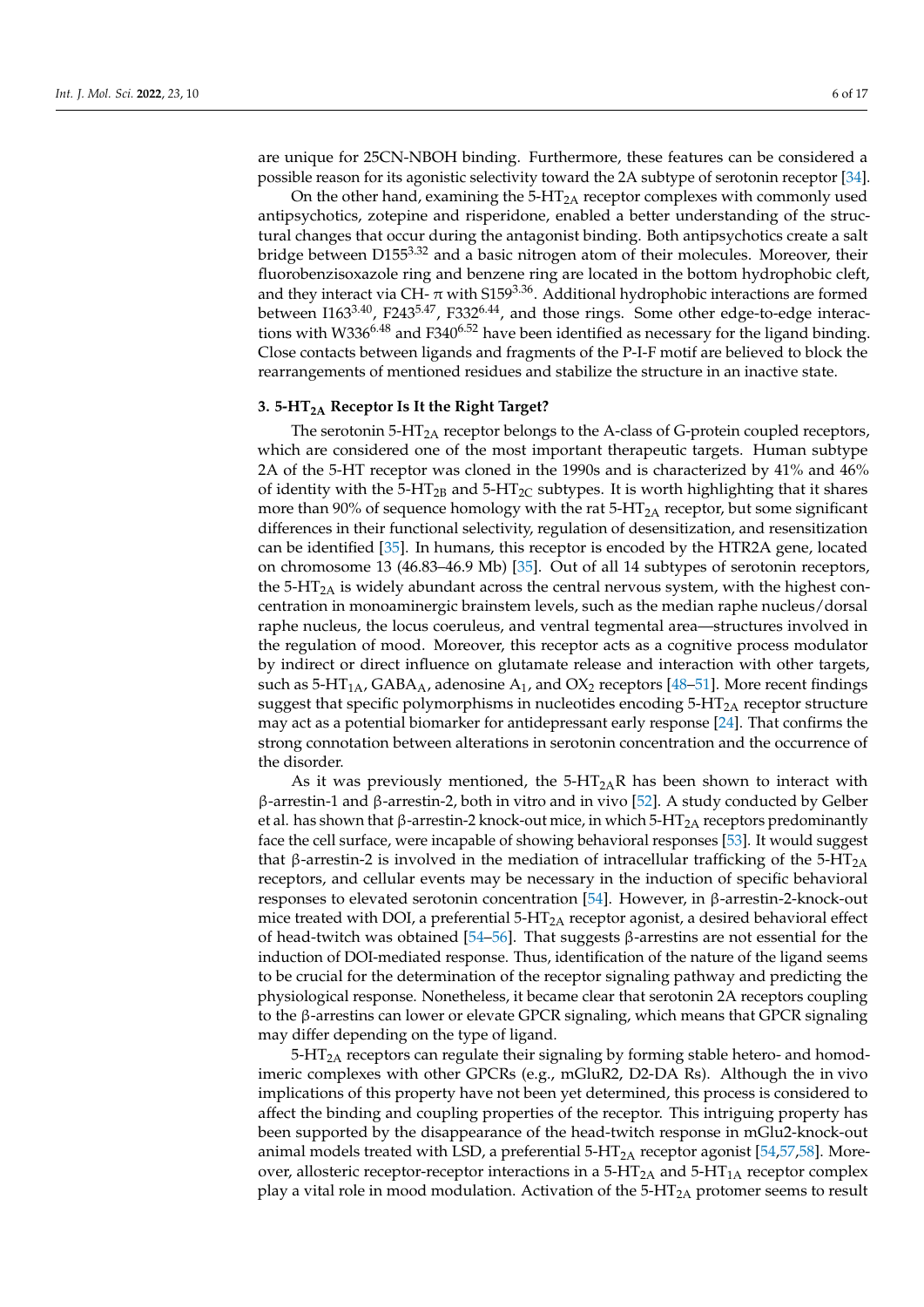in a postjunctional  $5-HT<sub>1A</sub>$  protomer signaling decrease in the forebrain. Such action is believed to favor the development of depression. Therefore, it is essential to examine these complexes in terms of their impact on disorder modulation [\[30\]](#page-13-21). Since this complex was reported as the one capable of disappearing from the pyramidal cell layer (CA-1, CA-2 area) in animals examined 24 h after participation in the forced swim test, it is considered as a dynamic one. A possible explanation of this phenomenon is related to the negative effect of stress, increased glucocorticoid release, alteration in gene transcription, and modification in protein composition, resulting in changes in the density of homo- and heteroreceptor complexes [\[59\]](#page-14-17). It is worth highlighting that  $5-HT<sub>2</sub>Rs$  can form heterocomplexes with oxytocin receptors. Both receptors share a similar distribution pattern and have been identified primarily in cortical and subcortical areas of the forebrain. Oxytocin can create an anxiolytic response through its receptors (OXTRs) located in serotonin neurons [\[30\]](#page-13-21). In this heterocomplex, the  $5-HT<sub>2A</sub>$  protomer possesses a dominating role and decreases the OXTR-mediated  $G_{\alpha q}$  signaling. This interaction may also be involved in the disorder's pathomechanism since attenuation of oxytocin transmission results in mood and social behavior decrease. There is also evidence that once this mechanism is put into action, which means agonists activate the  $5-HT_{2A}$  protomer, the oxytocin transmission seems to be no longer dependent on the activation of the serotonin receptor component. It seems as if a constitutive activity has been developed, which maintains allosteric inhibition of the oxytocin component [\[30,](#page-13-21)[60](#page-14-18)[,61\]](#page-14-19). Additionally, when an antagonist is bound to a  $5-HT<sub>2A</sub>$ protomer, the OXTR signaling could not be restored.

In this divagation on whether or not  $5-HT_{2A}$  is an important molecular target in the treatment of depression, one should remember that the several decades-long research on pathomechanism and pharmacotherapy of this condition revealed that some receptor subtypes should be blocked (e.g.,  $5-HT_{2A}$ ,  $5-HT_{2C}$ ). In contrast, the others should be activated (e.g.,  $5-HT_{1A}$ ,  $5-HT_{1B}$ ) to obtain the most satisfying therapeutic results. In the case of the serotonin receptor 2A, both agonists and antagonists are believed to possess desired properties potentially valuable in the treatment of mood disorders.

Antagonists of the  $5-HT<sub>2A</sub>$  receptor represent a significant category of medication, also widely used in the pharmacotherapy of mental diseases. This group is represented by some of the commonly used antipsychotics, such as clozapine, olanzapine, and risperidone, that are pretty efficient in reducing both positive and negative symptoms of schizophrenia [\[62\]](#page-14-20). Regarding their antidepressant properties, one explanation of their efficacy is that  $5-HT<sub>1A</sub>$  and  $5-HT<sub>2A</sub>$  receptors share a similar distribution pattern. Thus, the generation of nerve impulses is regulated in the opposite manner by  $5-HT_{2A}$  and  $5-HT_{1A}$  receptors. Therefore, a blockade of the 2A subtype of serotonin receptor may enhance the biological activity of the second subtype, which will lead to the opening of the G-protein-coupled inwardly-rectifying potassium channels. Such action will result in inhibition of neuronal firing and hyperpolarization, which is extremely important since limbic networks are hyperactive in major depressive disorder [\[30\]](#page-13-21). It is worth highlighting that numerous preclinical and clinical studies confirmed the usefulness of  $5-HT<sub>2</sub>A$  receptor antagonists in the treatment of depression; Pandey et al. evaluated the effect of 5-HT<sub>2A</sub> receptor antagonist-BIP-1 administration. In both acute and sustained administration, this substance caused an antidepressant effect in animal models of depression [\[63\]](#page-14-21). Such findings confirmed the effectiveness of these compounds in depression symptom mitigation. Moreover, when serotonin 2A receptor antagonists are co-administered with SSRIs, their antidepressant activity in patients suffering from major depression increases significantly [\[64,](#page-14-22)[65\]](#page-15-0). Examination of selective  $5-\text{HT}_{2A}$  receptor antagonist–M100907, revealed that it also elevates the pharmacological response to SSRIs in the study termed the differential reinforcement of low rate 72 s schedule. However, improvement in executive functions is not a result of the SSRI-induced 5-HT concentration elevation, but it is correlated with the blockade of the 5-HT<sub>2A</sub> receptor itself [\[66\]](#page-15-1). A similar, rapid antidepressant effect was also observed in treatment-resistant patients medicated with monoamine oxidase inhibitors when combined with  $5$ -HT<sub>2A</sub> receptor antagonists [\[67\]](#page-15-2).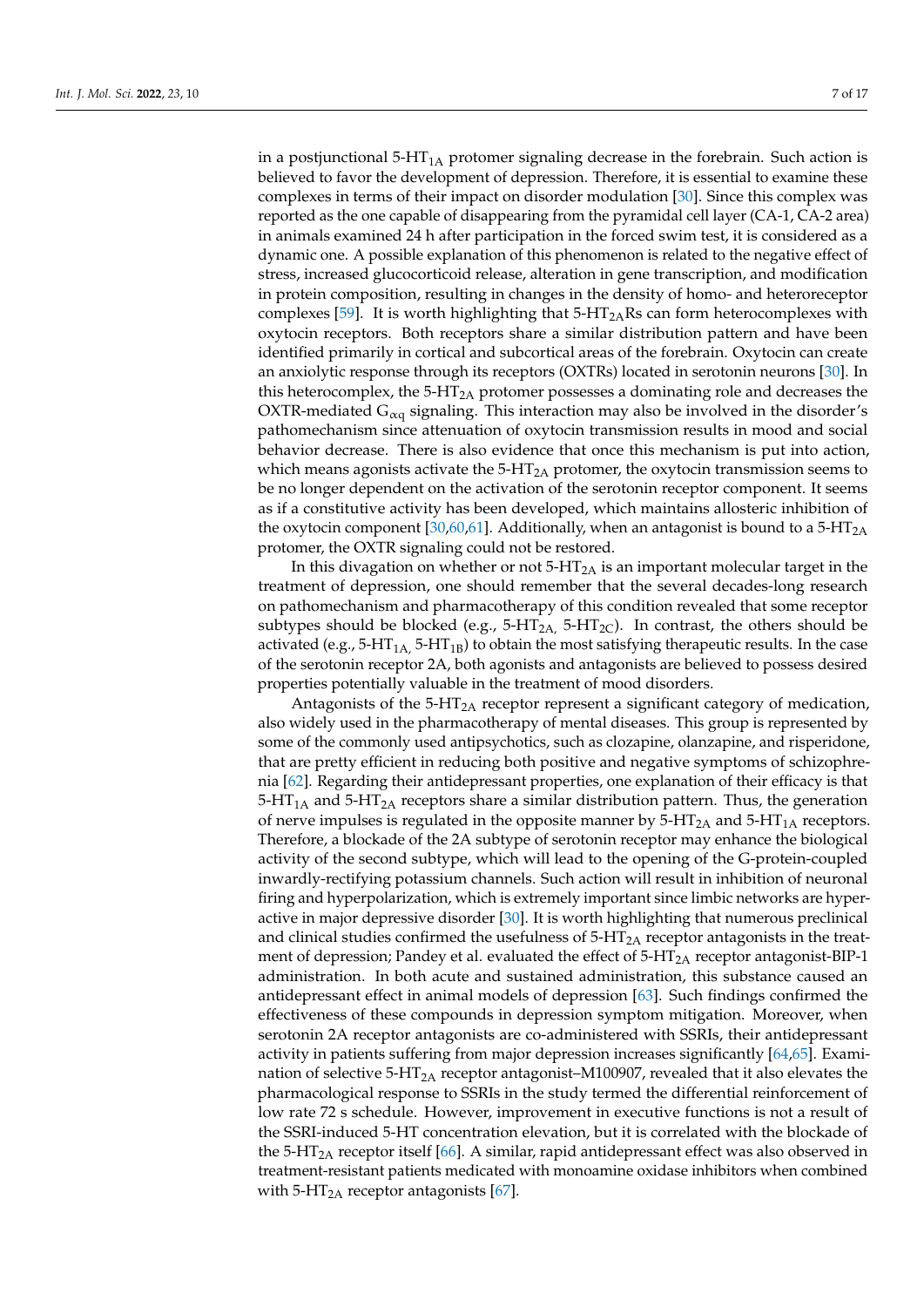On the other hand, a group of  $5-HT<sub>2A</sub>$  receptor agonists has been reported to be helpful in the treatment of various types of depression. This category of ligands comprises, e.g., psilocybin, 25-NBOH, and mexamine. Recent studies emphasize the importance of  $5-\text{HT}_{2A}$  receptor agonists in the therapy of treatment-resistant forms of the disorder. The exact mechanism of their action remains unknown. However, according to more recent fMRI studies, psychedelics-psilocybin, in particular, decrease the blood flow in certain brain regions partially overlapping default mode network and fronto-parieto-termporal network correlated with spontaneous behavior and introspection. Psilocybin studies also revealed that this compound enhances signaling and disrupts the functional connectivity within limbic system neurons. Recent studies suggest that psychedelics promote functional and structural plasticity in prefrontal cortical neurons. Common hallucinogens promote the growth of neurons and dendric spines, leading to the so-called "brain reset" and the rapid antidepressant effect [\[68\]](#page-15-3). Projects aiming to examine the effects of psychedelics on mood, social cognition, and anxiety revealed that acute LSD administration reduces the activity of the left amygdala and the right part of the prefrontal cortex in healthy subjects exposed to the presentation of fearful faces. On the other hand, psilocybin regulates the threat-induced signaling from the amygdala to the primary visual cortex. In other studies, the same substance was found to decrease the connectivity between the amygdala and striatum in patients submitted into the happy face discrimination test. However, the study aiming to identify depressed-patients amygdala response to fearful, happy, or neutral stimuli showed an increased response to the fearful and happy face after administering a single dose of psilocybin. This suggests that the discussed substance does not disrupt the emotional response, but it can help patients confront their fears in the controlled environment. Other studies investigating the therapeutic value of psilocybin and other psychedelics suggest that they reduce the feelings associated with negative social interactions, such as rejection; increase the personal meaning to previously meaningless objects; and activate the visual regions of a brain comparable to the images experienced with opened eyes. All these findings bring hope that, when combined with professional psychological treatment, psychedelics can help cure thousands of patients suffering from depression, phobia, trauma, etc. [\[69\]](#page-15-4).

In the last decade, the quantity of papers focusing on this field is growing; a study published by Hesselgrave et al. describes a trial conducted on chronically stressed animal models, which were medicated with a single injection of psilocybin. The administered dose reversed anhedonic responses and restored synaptic strength of excitatory neurons located in cortico-mesolimbic brain regions. In addition, neither electrophysiological nor behavioral responses to psilocybin injection were canceled by pretreatment with ketanserin (the 5-HT<sub>2A/2C</sub> antagonist) [\[70\]](#page-15-5). Furthermore, a study released by Raval et al. evaluated the effect of psilocybin on the structure of a pig's brain. Animals were divided into two groups, out of which only one received the agonist-containing injection. Half of the representatives from both groups were euthanized on the first day post-treatment, whereas the second half was euthanized a week post-injection. Post-mortem examination of animals' brains revealed that, in the individuals euthanized one day post-psilocybin injection, the hippocampal density of synaptic vesicle protein increased by 4.42%, and the density of  $5-HT<sub>2A</sub>$  receptors located in the hippocampus and prefrontal cortex decreased. In the case of animals euthanized 7-days post injections, in their brains, there was a significant increase in SV2A density in both prefrontal cortex and hippocampus, whereas no differences in density of 5-HT<sub>2A</sub> receptors were discovered. These results suggest that psilocybin causes persistent synaptogenesis and a noticeable decline in  $5-HT<sub>2A</sub>$  receptor density, which may be correlated with its antidepressant properties [\[71\]](#page-15-6).

A systematic review published by Romeo et al. gathered information from various clinical trials performed between 1990–2020, which confirmed the effectiveness of psychedelics in the treatments of drug-resistant depression, as well as in other psychiatric and addictive disorders. Moreover, presented data indicated that the intensity of the acute psychedelic administration could be correlated with the effectiveness of symptom mitigation in patients suffering from treatment-resistant depression [\[72\]](#page-15-7). In this review, authors also determined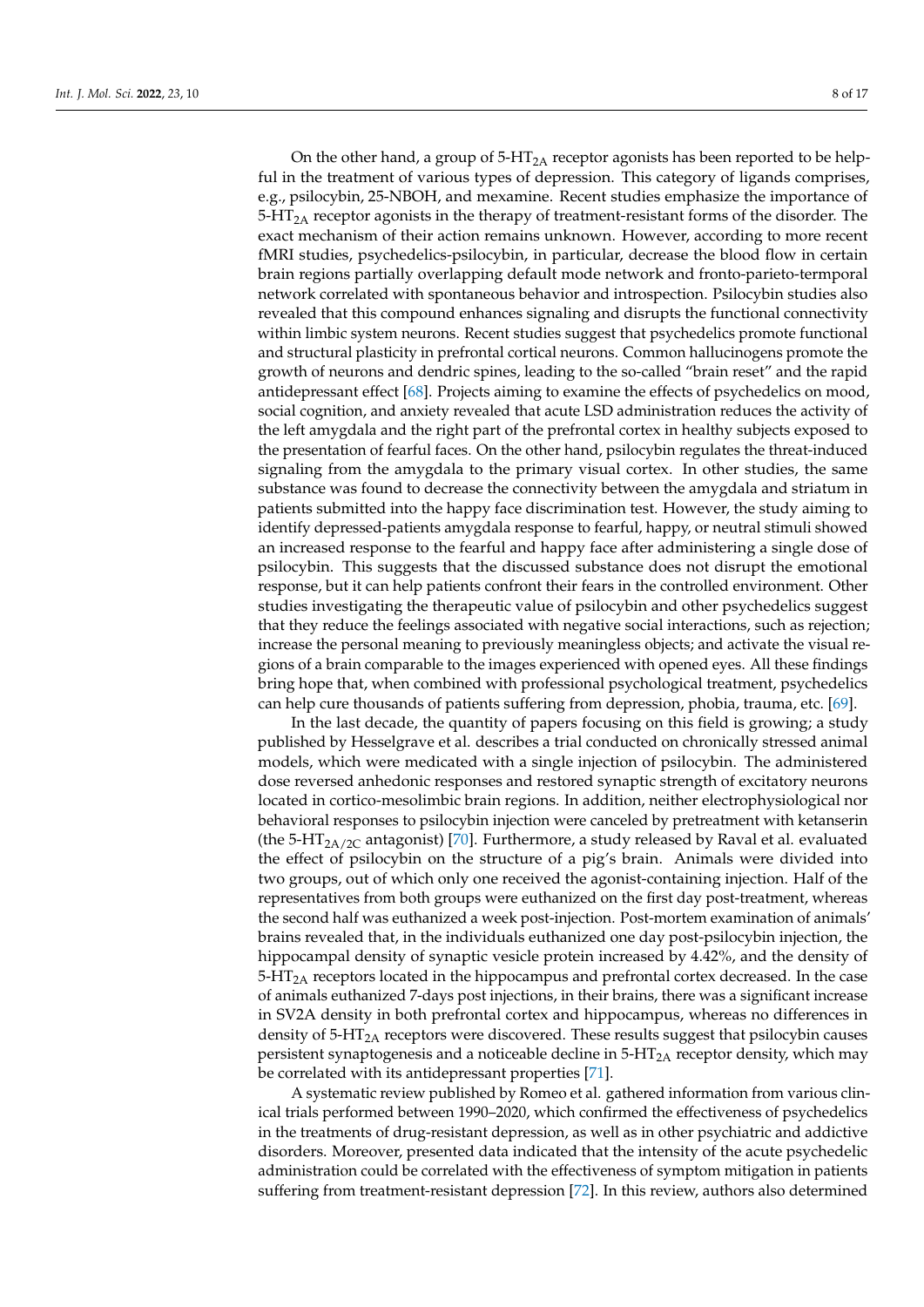some factors that could negatively affect the effectiveness of pharmacotherapy; it turned out that the number of unsuccessful therapies patients went through contributed to a poorer prognosis of the potential recovery. The authors highlighted the importance of non-pharmacological factors (e.g., environment in which the therapy was conducted or persons' expectations) in the efficacy of psychedelics treatment. Moreover, they suggested several potential mechanisms through which psychedelics could act their pharmacological effects [\[73\]](#page-15-8). Another meta-analysis published by Romeo et al. presented evidence on

kinetics-related aspects of psychedelic treatment in the mitigation of depressive symptoms. Eight studies with a significant decrease in depressive symptoms were evaluated. In these trials, a temporary heart rate, blood systolic, and diastolic pressure were observed; however, no severe adverse reactions were reported. This confirms the safety of  $5-HT<sub>2A</sub>$  receptor agonists in the treatment of depression [\[73\]](#page-15-8).

## **4. Novel 5-HT2A Ligands as Antidepressant Agents–Agonists Emerge from the Shadows of Antagonists?**

Searching the medicinal chemistry literature for the reports of novel ligands of serotonin  $5-HT<sub>2</sub>A$  receptor with antidepressant-like properties, it will be readily seen that the interest is majorly focused on antagonists of this target. There is a considerable number of scientific papers on newly designed  $5-HT_{2A}$  antagonists with antidepressant potential in the more recent five years. Here are given a few examples of such reports. Kim et al. proposed compounds based on phthalazinone scaffold, acting as  $5-HT_{2A}$  and  $5-HT_{2C}$  antagonists, with an affinity for serotonin transporter [\[74\]](#page-15-9). Another research group designed a novel arylpropylamine derivative as an inhibitor of serotonin and noradrenaline reuptake with an antagonist activity toward the  $5-HT_{2A}$  receptor [\[75\]](#page-15-10). Evans et al. synthesized thioadatanserin, an analog of adatanserin, and its dialkylated derivatives, antagonists of 5-HT<sub>2A</sub>, and partial agonists of 5-HT<sub>1A</sub> receptors [\[76\]](#page-15-11).

In this part, we emphasize the development of  $5-HT_{2A}$  agonists, as an insufficiently investigated, yet promising agents for the development of new therapies of depression. Agonists of the 5-HT2A receptor are suggested to be capable of producing a long-lasting therapeutic effect in depressive disorders by leading to the increase in the neuronal growth in the anterior structures of the brain, such as the prefrontal cortex [\[68\]](#page-15-3). Affecting the plasticity of the neural circuits reverses the pathological changes within these structures, thus exerting a more sustained therapeutic effect than just reducing the symptoms of the disorder [\[77\]](#page-15-12). However, due to the fact that activating the  $5-HT_{2A}$  receptor is frequently associated with the occurrence of hallucinogenic effects, this field in drug discovery is still underexplored. The reports of novel promising drug candidates against depression in the group of  $5-HT<sub>2A</sub>$  agonists are very limited. In fact, as a result of searching for articles from the most recent five years on novel agonists of the being discussed receptor in the PubMed database (using Mesh Terms: '5  $HT<sub>2A</sub>$  agonist' and 'agents, antidepressive' or 'depression'), only one record is returned. The publication by Cameron et al. reveals novel non-hallucinogenic compounds, acting as a potent  $5-HT<sub>2A</sub>$  agonists, which are analogs of a psychedelic, ibogaine (Figure [2\)](#page-9-0), derived from the plant *Tabernanthe iboga*. In order to elucidate which part of the ibogaine chemical structure is responsible for promoting neural growth, the research group performed function-oriented synthesis. Subsequent deletion of one of the key structural feature of the compound allowed for definition of the pharmacophore model for psychoplastogenic properties of ibogaine. It turned out that the analogs without tetrahydroazepine moiety did not stimulate neuronal growth, but those with removed isoquinuclidine and retained tetrahydroazepine ring remained active. One of the derivatives, ibogainalog (IBG) (Figure [2\)](#page-9-0), exhibited comparable psychoplastogenic activity to ibogaine; thus, it was chosen for further optimization [\[78\]](#page-15-13).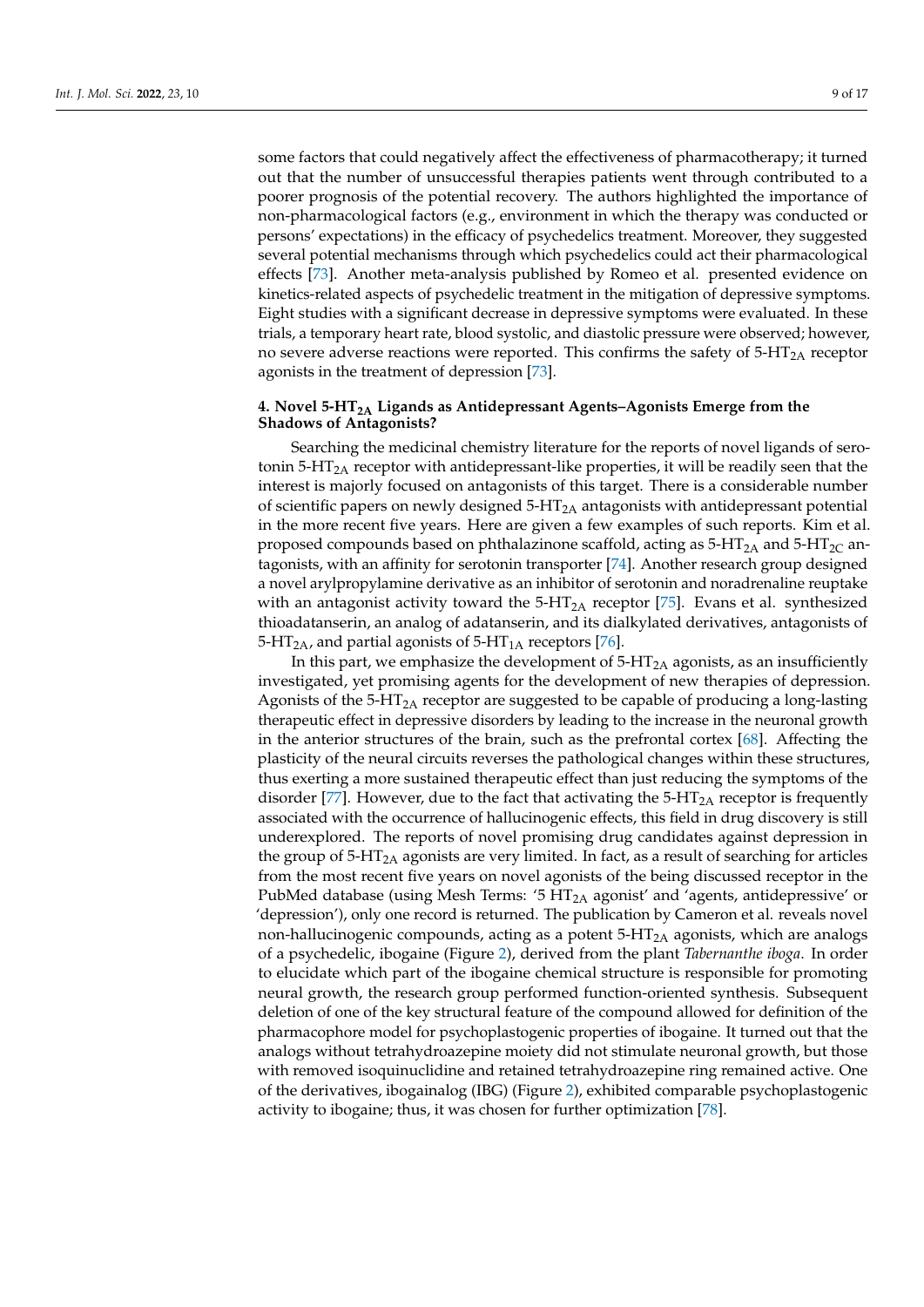<span id="page-9-0"></span>

further optimization  $\overline{\mathcal{P}}$ . The contract of  $\overline{\mathcal{P}}$ 

**Figure 2.** Synthetic 5-HT2A agonists and their precursors of natural origin. **Figure 2.** Synthetic 5-HT2A agonists and their precursors of natural origin.

genic properties. They relied on the fact that the agonist of 5-HT<sub>2A</sub> receptor, 5-methoxy-*N*,*N*-dimethyltryptamine (5-MeO-DMT), is a potent hallucinogen, but its analog with methoxy substituent shifted from the position five to six does not show such activity. Transferring this structural modification to ibogainalog (IBG) resulted in obtaining the derivative tabernanthalog (TBG) (Figure [2\)](#page-9-0), named based on similarity to another alkaloid found in *Tabernanthe iboga*–tabernanthine (Figure [2\)](#page-9-0), with the 5-methoxyindole moiety replaced with 6-methoxyindole fragment. In order to evaluate the potential hallucinogenic activity of IBG and TBG, the head-twitch response test, a popular test used in the assessment of the activation of 5-HT<sub>2A</sub> receptor, was performed. The results indicated that IBG displays reduced hallucinogenic properties, while TBG shows a lack of this effect when compared to the 5-MeO-DMT used as a positive control. These findings confirmed the hypothesis that the slight modification of the methoxy substituent position may result in obtaining non-hallucinogenic analogs of ibogaine. Another advantage of the derivatives deprived of isoquinuclidine fragment over ibogaine is their reduced lipophilicity and, therefore, lower risk of inducing toxic effects, particularly cardiotoxicity. Ibogaine has high tendency to accumulate in the adipose tissue due to its high lipophilicity and, hence, contributes to the toxic effects on the cardiac system through the inhibition of hERG potassium channels [79,80]. Treatment with both IBG and TBG does not lead to arrhythmias and causes significantly fewer malformations and deaths in the zebrafish model comparing to ibogaine [78]. Not without significance is the simplicity of the synthesis of IBG and TBG, which both can be produced in one-step synthesis on a large scale. In contrast, known routes of ibogaine In the next step, the authors attempted to design ibogaine analog devoid of hallucinosynthesis consist of several steps and result in very low overall yields [\[81\]](#page-15-16).

Subsequently, Cameron et al. assessed the effect of TBG (as it displayed a better safety profile than IBG) on dendritic growth. They proved that the treatment with TBG increases dendritic arborization of the rat cortical neurons. This effect is suggested to be associated with the activation of  $5-HT_{2A}$  receptor since the pretreatment with ketanserin, a 5-HT<sub>2A</sub> receptor antagonist, suppresses this response. Additionally, TBG leads to an increase in density of dendritic spines, with the dynamics of spine formation comparable with 2,5-dimethoxy-4-iodoamphetamine (DOI), the hallucinogenic agonist of the  $5-HT_{2A}$  receptor.

As already mentioned, the antidepressant effect of  $5-HT_{2A}$  agonists is believed to emerge from the improvement of neural plasticity mediated by the activation of this receptor. In order to evaluate TBG as a potential antidepressant and to compare its activity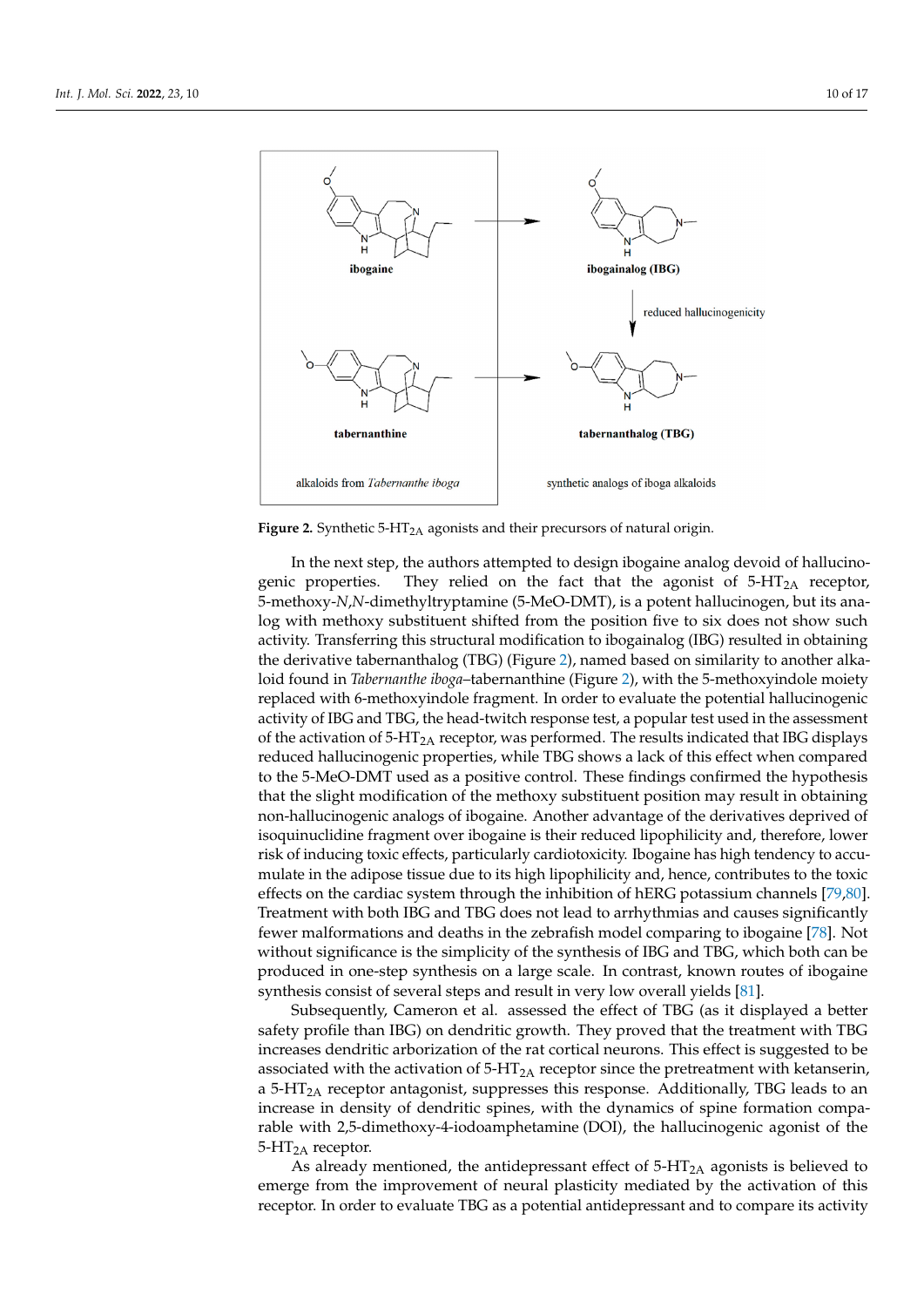with antidepressant, ketamine, a forced swim test was performed. On the first day of the experiment, a pre-test had been performed, and, 24 h after, the tested compounds were administered. Then, the forced swim test was performed 24 h and seven days after injection of the substances. Both TBG and ketamine reduced the time of immobility to a significant extent 24 h after administration, while, after one week, the effect of ketamine seemed more sustained compared with TBG. As expected, the antidepressant effect of TBG was blocked by the treatment with ketanserin, a 5-HT<sub>2A</sub> antagonist, which confirms the role of 5-HT<sub>2A</sub> receptor activation in producing the antidepressant-like responses. The effect of TBG on other behaviors related to depressive disorders should be evaluated in further studies, as pointed out by the authors [\[78\]](#page-15-13). Nevertheless, it may be concluded that these findings will serve as an incentive to give more consideration to the activation  $5-HT<sub>2A</sub>$  receptor as a new strategy to combat depression.

## **5. In Silico Methods Aiming to Identify Novel 5-HT2A Receptor Ligands**

A wide variety of physiological connotations made the 2A subtype of serotonin receptor an important biological target, especially useful in the treatment of mental diseases. Recently, in silico methods are inevitable in the process of drug development. These techniques allow examination and integration of data from various sources. One of the most significant advantages of in silico drug discovery is reducing the overall costs and efforts related to extensive research that have to be carried before a specific medication can be introduced to the market. Therefore, these techniques are widely applied in the studies aiming to develop molecules characterized by a high affinity to a specific molecular target, with minimal side effects and promising pharmacokinetic parameters (ADME). Therefore, a combination of ligand- and structure-based approaches can be implemented to obtain reliable predictions useful in the identification of novel drug-like molecules [\[82\]](#page-15-17). In this part, we would like to focus on virtual screening approach, that sheds a light of hope on the rapid development of new, potentially valuable for the treatment of depression medication.

Virtual screening campaigns belong to the computational methods, which automatically explore large libraries of drug-like molecules to identify compounds most likely to possess a desired pharmacological profile. This strategy can be visualized as a funnel that aims to select the most promising molecules to be submitted into in vitro assays [\[83\]](#page-15-18). Depending on the type of available information, two major approaches can be distinguished in this context [\[83\]](#page-15-18). The first one-ligand-based virtual screening takes advantage of a dataset collecting compounds with confirmed activity toward a desired molecular target. This approach is applied when the structure of the molecular target is unknown or desired protein was resolved in the apo form [\[84\]](#page-15-19). Usually, this technique utilizes a pharmacophore model based on biologically evaluated active compounds that provide indirect information about interactions of ligands with the molecular targets binding site. The fundament of shape-based similarity screening refers to the rule stating that molecules possessing similar chemistry and structure to the active templates carry a significant probability of sharing a desired pharmacological profile. Therefore, ligands differing from the query sequence are more likely to be rejected during the virtual screening procedure [\[85,](#page-15-20)[86\]](#page-15-21). Many research groups have already implemented this strategy, including Zhang et al., who examined a group of 35 derivatives possessing antagonistic activity toward  $D_2$  and 5-HT<sub>2A</sub> receptors. They used these compounds to create a QSAR model to evaluate the structure-activity relationships of these molecules. Moreover, researchers constructed a pharmacophore model depicting features most important for ligand binding. Later, this pharmacophore model was utilized in the screening study, performed on the ZINC12 database with UNITY Flex software. After final refinement and filtering, four compounds were selected for in silico molecular optimization and basic pharmacokinetics properties prediction [\[87\]](#page-15-22). An interesting approach was also used by Kumar et al., who utilized 2D similarity, 3D dissimilarity, and a fusion of 2D/3D similarity data and filtered the ZINC database. Retrieved complexes were docked to the structure of the  $5-HT_{2A}$  receptor and evaluated with the use of molecular dynamics (MD) methods. This experiment resulted in the identification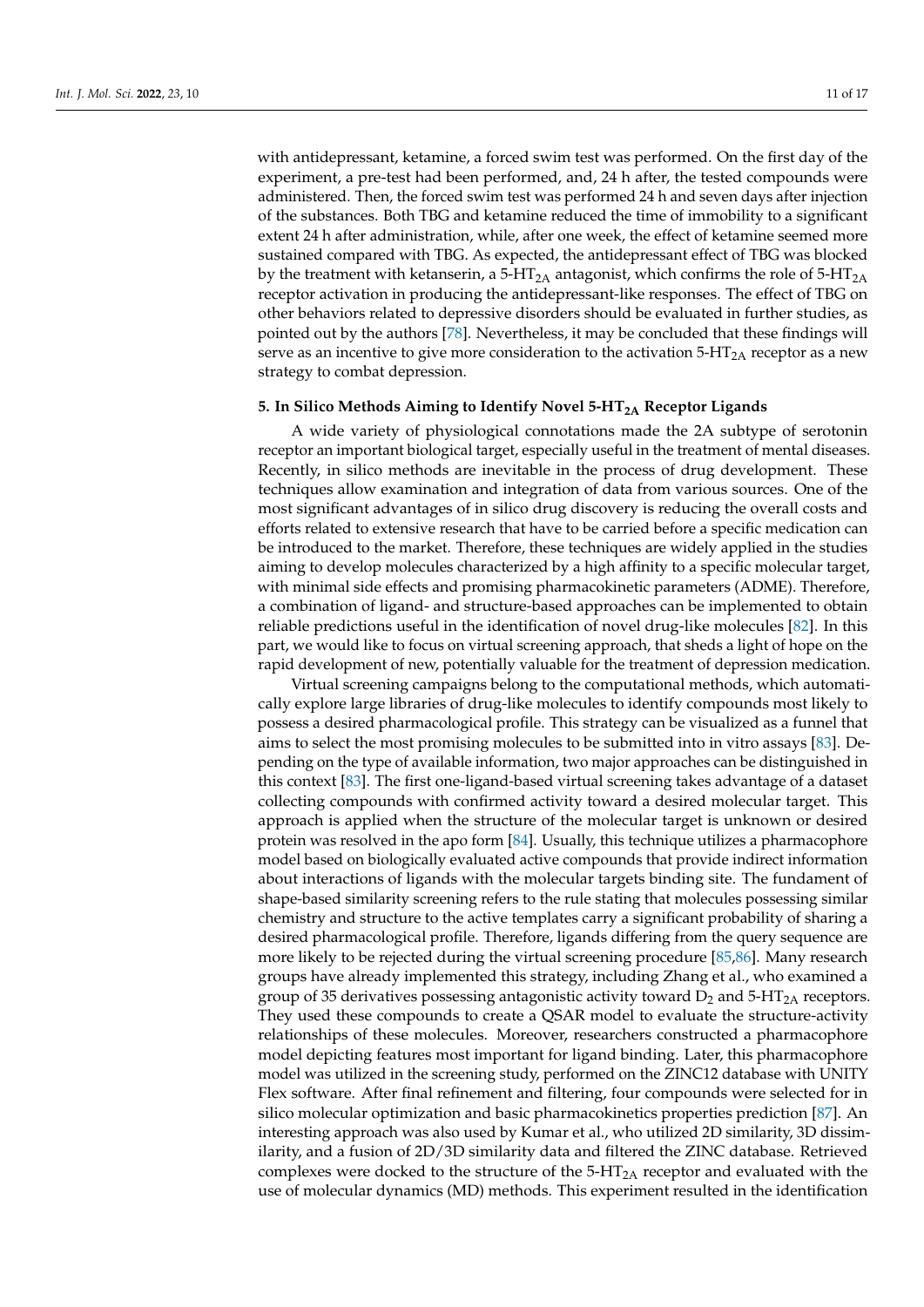of several residues important for the ligand binding and 287 potential  $5-HT<sub>2A</sub>$  receptor antagonists that may be submitted into additional experimental validation [\[88\]](#page-15-23).

The latter technique, known as structure-based virtual screening (SBVS), takes advantage of a currently available 3D structure of a  $5-HT<sub>2A</sub>$  receptor or any other biological target. It aims to find the best interaction mode between the target and the compound, and it applies different scoring functions to estimate the possibility of a stable protein-ligand complex formation [\[83\]](#page-15-18). In this procedure, screened ligands are sorted according to the calculated affinity to the receptor's binding site, allowing us to identify the compounds with the most promising pharmacological activity [\[89\]](#page-15-24). The biggest drawback of this approach is usually related to choosing the best scoring function in order to identify a ligand in the target's binding site, as well as the development of an appropriate scoring function to estimate the strength of the non-covalent interaction occurring between the analyzed compounds and molecular target [\[83\]](#page-15-18).

A work recently published by Wang et al. outlined results obtained from detailed inspection of a 5-HT<sub>2A</sub> receptor and its structure application in the identification of the novel  $5-\text{HT}_{2A}$  receptor antagonists. The structure-based pharmacophore model was developed in LigandScout 4.2 and contained features essential for the proper binding of the ligand, such as information on the desired localization of the hydrogen bond acceptors, aromatic rings, etc. The retrieved model was used in the Schrödinger's suite for the virtual screening of TCMNP and FDA databases. Returned hits were evaluated and compared based on their docking scores, binding modes, free energies, and their MD simulation performances–that led to the identification of three potential HITS. The toxicity and basic pharmacokinetic properties of these compounds were also evaluated [\[90\]](#page-16-0). Staron et al. published a paper describing a study attempting to identify novel  $5-HT_6/5-HT_{2A}$  ligands. In this case, researchers followed the "one-drug–multiple targets" methodology and used 2D fingerprint screening to obtain  $5-\text{HT}_6R$  ligands. Later, these compounds were evaluated using in silico methodology to determine basic ADMET properties. The remaining compounds were submitted into 3D pharmacophore screening and flexible docking study to consequently narrow the set of examined hits. Chosen molecules were evaluated with experimental techniques in order to examine their affinity toward desired molecular targets [\[91\]](#page-16-1).

Gandhimathi et al. also performed structure-based virtual screening to identify novel ligands acting as 2A subtype receptor agonists or antagonists. For this purpose, he took advantage of the X-ray structure of a  $\beta_2$ -adrenergic receptor (PDB ID: 3SN6) to create two homology models representing both the active and inactive state of the protein. Created models were used for the virtual screening, performed using a Zinc database. Additional criteria were implemented to narrow the retrieved compound set, such as compatibility with Lipinski's rule of five. Hits were introduced to the induced-fit docking procedure, and obtained docking poses were compared with well-established ones. This study identified 15 molecules that were believed to possess desired  $5-HT<sub>2A</sub>$  agonistic or antagonistic features [\[41\]](#page-14-6).

Thus, it can be observed that virtual screening has already been successfully implemented in the development of potentially valuable ligands.

## **6. Conclusions**

In this review, we summarized fundamental knowledge on the structure and functions of the 5-HT<sub>2A</sub> receptor. Moreover, we have discussed its numerous connotations with the pathomechanism of depression and enumerated a plethora of reasons confirming its potential usefulness in the treatment of this disorder. Analysis of the collected data ensured that both agonists and antagonists of the  $5-HT_{2A}$  receptor are important in the treatment of mood disorders.

This review also highlighted the role of computational techniques in the development of novel therapeutic agents. Out of all techniques, virtual screening campaigns seem to provide promising results in the identification of novel medication acting through the desired target or possessing a desired structural pattern. However, there is still an observable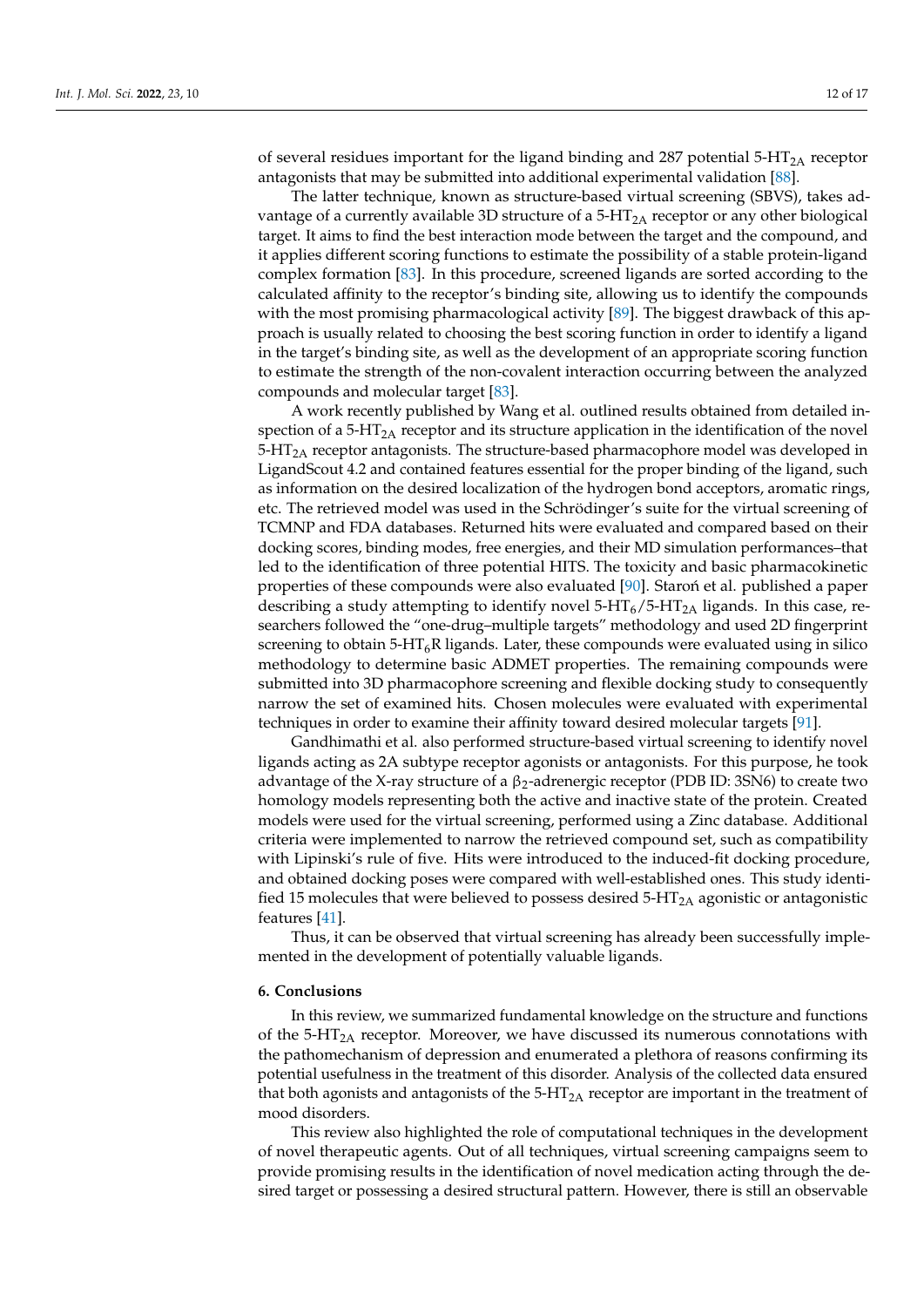discrepancy between the quantity of experimental data corresponding to antagonists and agonists of this receptor. Thus, we believe that information presented in this work will be an incentive to look for novel molecules possessing agonistic activity toward the 2A serotonin receptor.

With all this information taken into account, the  $5-HT<sub>2A</sub>$  receptor seems to be an attractive molecular target, and novel ligands acting through this protein may be helpful in the treatment of depressive disorders.

**Author Contributions:** A.Z. and A.A.K. contributed to the study conception and design. P.S. wrote the 4th part of this manuscript. A.Z. wrote the remaining sections of this review. P.S., D.M. and A.A.K. critically read the manuscript. All authors have read and agreed to the published version of the manuscript.

**Funding:** The research was funded under DS33 grant from the Medical University of Lublin (to A.A.K.).

**Institutional Review Board Statement:** Not applicable.

**Informed Consent Statement:** Not applicable.

**Conflicts of Interest:** The authors declare no conflict of interest.

## **Abbreviations**

| $5-HT$        | Serotonin, 5-hydroxytryptamine                                |
|---------------|---------------------------------------------------------------|
| $5HT_{1B}R$   | Serotonin 5- $HT_{1B}$ receptor                               |
| $5HT_{2R}R$   | Serotonin 5- $HT_{2B}$ receptor                               |
| $5HT_{2}CR$   | Serotonin 5-HT <sub>2C</sub> receptor                         |
| 25-CN-NBOH    | 4-(2-((2-hydroxybenzyl)amino)ethyl)-2,5-dimethoxybenzonitrile |
| $A_{2A}$      | Alpha-2A adrenergic receptor                                  |
| $\beta_{1A}R$ | Beta-1A adrenergic receptor                                   |
| $\beta_{2A}R$ | Beta-2A adrenergic receptor                                   |
| $D_3R$        | Dopamine D <sub>3</sub> receptor                              |
| $D_4R$        | Dopamine $D_4$ receptor                                       |
| DOI           | 2,5-dimethoxy-4-iodoamphetamine                               |
| $H_1R$        | Histamine H1 receptor                                         |
| $M_1R$        | Muscarinic acetylcholine M1 receptor                          |
| $M_2R$        | Muscarinic acetylcholine M2 receptor                          |
| $M_3R$        | Muscarinic acetylcholine M3 receptor                          |
| $M_4R$        | Muscarinic acetylcholine M4 receptor                          |
| MD            | Molecular dynamics                                            |
| mGluR2        | Metabotropic glutamate receptor 2                             |
| <b>TCMNP</b>  | Traditional Chinese Medicine Systems Pharmacology database    |
| <b>QSAR</b>   | Quantitative-structure-activity relationship                  |

## **References**

- <span id="page-12-0"></span>1. Ervin, R.B. Prevalence of Metabolic Syndrome Among Adults 20 Years of Age and Over, by Sex, Age, Race and Ethnicity, and Body Mass Index: United States, 2003–2006. *Natl. Health Stat. Rep.* **2009**, *5*, 1–7.
- <span id="page-12-1"></span>2. Moreno-Agostino, D.; Wu, Y.-T.; Daskalopoulou, C.; Hasan, M.T.; Huisman, M.; Prina, M. Global Trends in the Prevalence and Incidence of Depression: A Systematic Review and Meta-Analysis. *J. Affect. Disord.* **2021**, *281*, 235–243. [\[CrossRef\]](http://doi.org/10.1016/j.jad.2020.12.035) [\[PubMed\]](http://www.ncbi.nlm.nih.gov/pubmed/33338841)
- <span id="page-12-2"></span>3. Gautam, S.; Jain, A.; Gautam, M.; Vahia, V.N.; Grover, S. Clinical Practice Guidelines for the Management of Depression. *Indian J. Psychiatry* **2017**, *59*, S34–S50. [\[CrossRef\]](http://doi.org/10.4103/0019-5545.196973) [\[PubMed\]](http://www.ncbi.nlm.nih.gov/pubmed/28216784)
- <span id="page-12-3"></span>4. Duval, F.; Lebowitz, B.D.; Macher, J.-P. Treatments in Depression. *Dialogues Clin. Neurosci.* **2006**, *8*, 191–206.
- <span id="page-12-4"></span>5. Celada, P.; Puig, M.V.; Amargós-Bosch, M.; Adell, A.; Artigas, F. The Therapeutic Role of 5-HT<sub>1A</sub> and 5-HT<sub>2A</sub> Receptors in Depression. *J. Psychiatry Neurosci.* **2004**, *29*, 252–265. [\[PubMed\]](http://www.ncbi.nlm.nih.gov/pubmed/15309042)
- <span id="page-12-5"></span>6. Sirek, A.; Sirek, O.V. Serotonin: A Review. *Can. Med. Assoc. J.* **1970**, *102*, 846–849. [\[PubMed\]](http://www.ncbi.nlm.nih.gov/pubmed/4910705)
- <span id="page-12-6"></span>7. Rapport, M.M.; Green, A.A.; Page, I.H. Crystalline Serotonin. *Science* **1948**, *108*, 329–330. [\[CrossRef\]](http://doi.org/10.1126/science.108.2804.329)
- <span id="page-12-7"></span>8. Baldwin, D.; Rudge, S. The Role of Serotonin in Depression and Anxiety. *Int. Clin. Psychopharmacol.* **1995**, *9* (Suppl. S4), 41–45. [\[CrossRef\]](http://doi.org/10.1097/00004850-199501004-00006)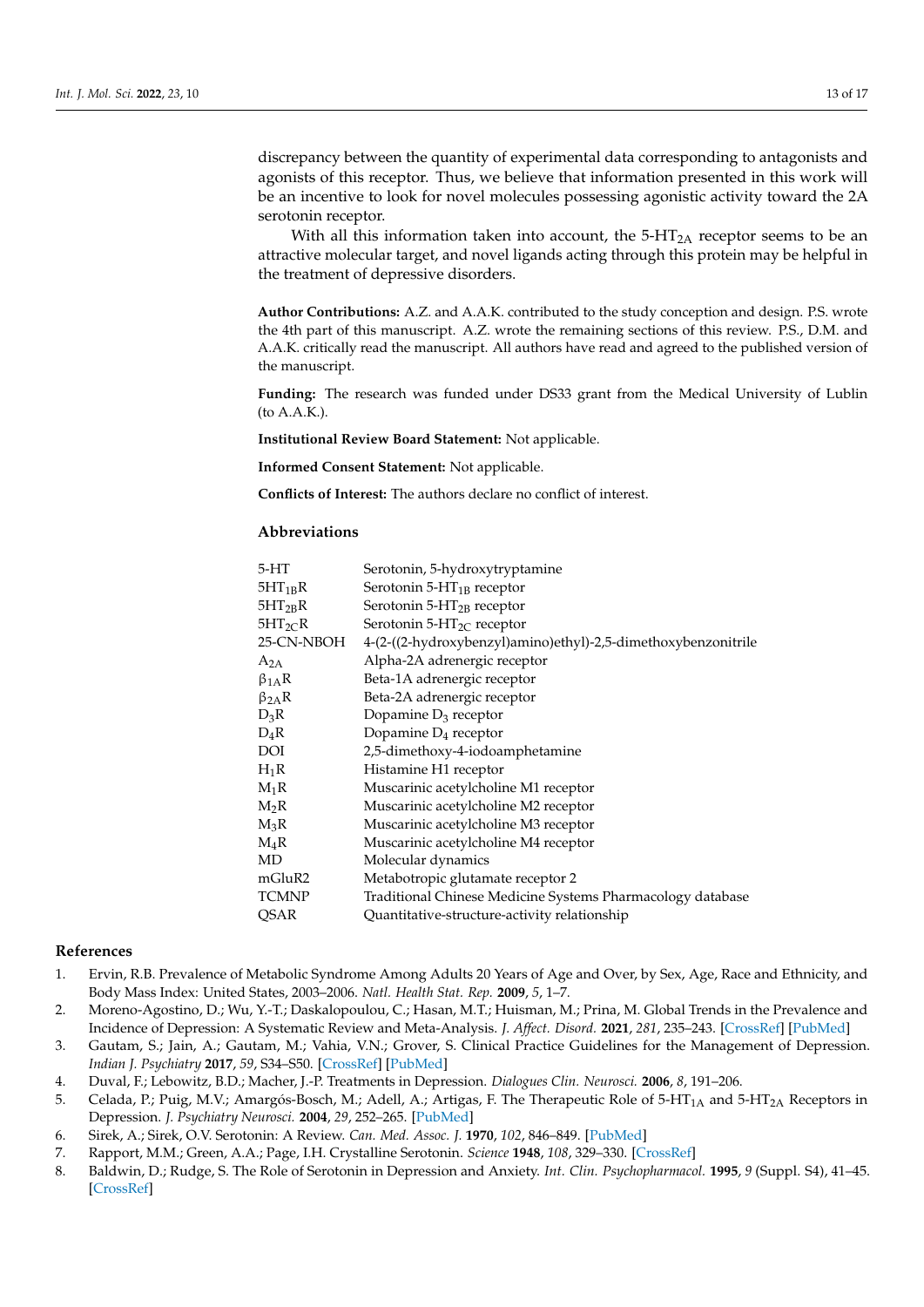- <span id="page-13-0"></span>9. Muller, C.L.; Anacker, A.M.J.; Veenstra-VanderWeele, J. The Serotonin System in Autism Spectrum Disorder: From Biomarker to Animal Models. *Neuroscience* **2016**, *321*, 24–41. [\[CrossRef\]](http://doi.org/10.1016/j.neuroscience.2015.11.010)
- <span id="page-13-1"></span>10. Crowell, M.D. Role of Serotonin in the Pathophysiology of the Irritable Bowel Syndrome. *Br. J. Pharmacol.* **2004**, *141*, 1285–1293. [\[CrossRef\]](http://doi.org/10.1038/sj.bjp.0705762)
- <span id="page-13-2"></span>11. Bleich, A.; Brown, S.L.; Kahn, R.; van Praag, H.M. The Role of Serotonin in Schizophrenia. *Schizophr. Bull.* **1988**, *14*, 297–315. [\[CrossRef\]](http://doi.org/10.1093/schbul/14.2.297) [\[PubMed\]](http://www.ncbi.nlm.nih.gov/pubmed/3059473)
- <span id="page-13-3"></span>12. Clark, C.T.; Weissbach, H.; Udenfriend, S. 5-Hydroxytryptophan Decarboxylase: Preparation and Properties. *J. Biol. Chem.* **1954**, *210*, 139–148. [\[CrossRef\]](http://doi.org/10.1016/S0021-9258(18)65440-7)
- <span id="page-13-4"></span>13. Gaspar, P.; Cases, O.; Maroteaux, L. The Developmental Role of Serotonin: News from Mouse Molecular Genetics. *Nat. Rev. Neurosci.* **2003**, *4*, 1002–1012. [\[CrossRef\]](http://doi.org/10.1038/nrn1256)
- <span id="page-13-5"></span>14. Mohammad-Zadeh, L.F.; Moses, L.; Gwaltney-Brant, S.M. Serotonin: A Review. *J. Vet. Pharmacol. Ther.* **2008**, *31*, 187–199. [\[CrossRef\]](http://doi.org/10.1111/j.1365-2885.2008.00944.x)
- <span id="page-13-6"></span>15. Siegel, J.Z.; Crockett, M.J. How Serotonin Shapes Moral Judgment and Behavior. *Ann. N. Y. Acad. Sci.* **2013**, *1299*, 42–51. [\[CrossRef\]](http://doi.org/10.1111/nyas.12229)
- <span id="page-13-7"></span>16. Jenkins, T.A.; Nguyen, J.C.D.; Polglaze, K.E.; Bertrand, P.P. Influence of Tryptophan and Serotonin on Mood and Cognition with a Possible Role of the Gut-Brain Axis. *Nutrients* **2016**, *8*, 56. [\[CrossRef\]](http://doi.org/10.3390/nu8010056)
- <span id="page-13-8"></span>17. Švob Štrac, D.; Pivac, N.; Mück-Šeler, D. The Serotonergic System and Cognitive Function. *Transl. Neurosci.* **2016**, *7*, 35–49. [\[CrossRef\]](http://doi.org/10.1515/tnsci-2016-0007) [\[PubMed\]](http://www.ncbi.nlm.nih.gov/pubmed/28123820)
- <span id="page-13-9"></span>18. Curzon, G. Serotonin and Appetite. *Ann. N. Y. Acad. Sci.* **1990**, *600*, 521–530, discussion 530–531. [\[CrossRef\]](http://doi.org/10.1111/j.1749-6632.1990.tb16907.x)
- <span id="page-13-10"></span>19. Seo, D.; Patrick, C.J.; Kennealy, P.J. Role of Serotonin and Dopamine System Interactions in the Neurobiology of Impulsive Aggression and Its Comorbidity with Other Clinical Disorders. *Aggress. Violent Behav.* **2008**, *13*, 383–395. [\[CrossRef\]](http://doi.org/10.1016/j.avb.2008.06.003)
- <span id="page-13-11"></span>20. Kirby, L.; Zeeb, F.; Winstanley, C. Contributions of Serotonin in Addiction Vulnerability. *Neuropharmacology* **2011**, *61*, 421–432. [\[CrossRef\]](http://doi.org/10.1016/j.neuropharm.2011.03.022)
- <span id="page-13-12"></span>21. Morin, L.P. Serotonin and the Regulation of Mammalian Circadian Rhythmicity. *Ann. Med.* **1999**, *31*, 12–33. [\[CrossRef\]](http://doi.org/10.3109/07853899909019259)
- <span id="page-13-13"></span>22. Smith, K.; Fairburn, C.; Cowen, P. Relapse of Depression after Rapid Depletion of Tryptophan. *Lancet* **1997**, *349*, 915–919. [\[CrossRef\]](http://doi.org/10.1016/S0140-6736(96)07044-4)
- <span id="page-13-14"></span>23. Ruhé, H.G.; Mason, N.S.; Schene, A.H. Mood Is Indirectly Related to Serotonin, Norepinephrine and Dopamine Levels in Humans: A Meta-Analysis of Monoamine Depletion Studies. *Mol. Psychiatry* **2007**, *12*, 331–359. [\[CrossRef\]](http://doi.org/10.1038/sj.mp.4001949)
- <span id="page-13-15"></span>24. Sun, Y.; Tao, S.; Tian, S.; Shao, J.; Mo, Z.; Wang, X.; Wang, H.; Zhao, P.; Chen, Z.; Yao, Z.; et al. Serotonin 2A Receptor Polymorphism Rs3803189 Mediated by Dynamics of Default Mode Network: A Potential Biomarker for Antidepressant Early Response. *J. Affect. Disord.* **2021**, *283*, 130–138. [\[CrossRef\]](http://doi.org/10.1016/j.jad.2021.01.047)
- <span id="page-13-16"></span>25. Pirina, P.; Zinellu, E.; Paliogiannis, P.; Fois, A.G.; Marras, V.; Sotgia, S.; Carru, C.; Zinellu, A. Circulating Serotonin Levels in COPD Patients: A Pilot Study. *BMC Pulm. Med.* **2018**, *18*, 167. [\[CrossRef\]](http://doi.org/10.1186/s12890-018-0730-5) [\[PubMed\]](http://www.ncbi.nlm.nih.gov/pubmed/30409142)
- <span id="page-13-17"></span>26. Castro, E.C.C.; Sen, P.; Parks, W.T.; Langston, C.; Galambos, C. The Role of Serotonin Transporter in Human Lung Development and in Neonatal Lung Disorders. *Can. Respir. J.* **2017**, *2017*, 9064046. [\[CrossRef\]](http://doi.org/10.1155/2017/9064046)
- <span id="page-13-18"></span>27. Kaur, G.; Krishan, P. Understanding Serotonin 5-HT<sub>2A</sub> Receptors-Regulated Cellular and Molecular Mechanisms of Chronic Kidney Diseases. *Ren. Replace. Ther.* **2020**, *6*, 25. [\[CrossRef\]](http://doi.org/10.1186/s41100-020-00268-x)
- <span id="page-13-19"></span>28. Sole, M.J.; Madapallimattam, A.; Baines, A.D. An Active Pathway for Serotonin Synthesis by Renal Proximal Tubules. *Kidney Int.* **1986**, *29*, 689–694. [\[CrossRef\]](http://doi.org/10.1038/ki.1986.53)
- <span id="page-13-20"></span>29. Berger, M.; Gray, J.A.; Roth, B.L. The Expanded Biology of Serotonin. *Annu. Rev. Med.* **2009**, *60*, 355–366. [\[CrossRef\]](http://doi.org/10.1146/annurev.med.60.042307.110802)
- <span id="page-13-21"></span>30. Lv, J.; Liu, F. The Role of Serotonin beyond the Central Nervous System during Embryogenesis. *Front. Cell. Neurosci.* **2017**, *11*, 74. [\[CrossRef\]](http://doi.org/10.3389/fnpit.2017.00400) [\[PubMed\]](http://www.ncbi.nlm.nih.gov/pubmed/28348520)
- <span id="page-13-22"></span>31. Frost, M.; Andersen, T.E.; Yadav, V.; Brixen, K.; Karsenty, G.; Kassem, M. Patients with High-Bone-Mass Phenotype Owing to Lrp5-T253I Mutation Have Low Plasma Levels of Serotonin. *J. Bone Miner. Res.* **2010**, *25*, 673–675. [\[CrossRef\]](http://doi.org/10.1002/jbmr.44)
- <span id="page-13-23"></span>32. McCorvy, J.D.; Roth, B.L. Structure and Function of Serotonin G Protein-Coupled Receptors. *Pharmacol. Ther.* **2015**, *150*, 129–142. [\[CrossRef\]](http://doi.org/10.1016/j.pharmthera.2015.01.009) [\[PubMed\]](http://www.ncbi.nlm.nih.gov/pubmed/25601315)
- <span id="page-13-24"></span>33. Borroto-Escuela, D.O.; Ambrogini, P.; Chru´scicka, B.; Lindskog, M.; Crespo-Ramirez, M.; Hernández-Mondragón, J.C.; Perez de la Mora, M.; Schellekens, H.; Fuxe, K. The Role of Central Serotonin Neurons and 5-HT Heteroreceptor Complexes in the Pathophysiology of Depression: A Historical Perspective and Future Prospects. *Int. J. Mol. Sci.* **2021**, *22*, 1927. [\[CrossRef\]](http://doi.org/10.3390/ijms22041927)
- <span id="page-13-25"></span>34. Kim, K.; Che, T.; Panova, O.; DiBerto, J.F.; Lyu, J.; Krumm, B.E.; Wacker, D.; Robertson, M.J.; Seven, A.B.; Nichols, D.E.; et al. Structure of a Hallucinogen-Activated Gq-Coupled 5-HT2A Serotonin Receptor. *Cell* **2020**, *182*, 1574–1588.e19. [\[CrossRef\]](http://doi.org/10.1016/j.cell.2020.08.024)
- <span id="page-13-29"></span>35. John Jayakumar, J.A.K.; Panicker, M.M.; Basu, B. Serotonin 2A (5-HT2A) Receptor Affects Cell–Matrix Adhesion and the Formation and Maintenance of Stress Fibers in HEK293 Cells. *Sci. Rep.* **2020**, *10*, 21675. [\[CrossRef\]](http://doi.org/10.1038/s41598-020-78595-6) [\[PubMed\]](http://www.ncbi.nlm.nih.gov/pubmed/33303826)
- <span id="page-13-26"></span>36. Raote, I.; Bhattacharya, A.; Panicker, M.M. Serotonin 2A (5-HT<sub>2A</sub>) Receptor Function: Ligand-Dependent Mechanisms and Pathways. In *Serotonin Receptors in Neurobiology*; Chattopadhyay, A., Ed.; Frontiers in Neuroscience; CRC Press/Taylor & Francis: Boca Raton, FL, USA, 2007; ISBN 978-0-8493-3977-6.
- <span id="page-13-27"></span>37. Höltje, H.D.; Jendretzki, U.K. Construction of a Detailed Serotoninergic 5-HT2a Receptor Model. *Arch. Pharm.* **1995**, *328*, 577–584. [\[CrossRef\]](http://doi.org/10.1002/ardp.19953280704) [\[PubMed\]](http://www.ncbi.nlm.nih.gov/pubmed/7492262)
- <span id="page-13-28"></span>38. Palczewski, K.; Kumasaka, T.; Hori, T.; Behnke, C.A.; Motoshima, H.; Fox, B.A.; Trong, I.L.; Teller, D.C.; Okada, T.; Stenkamp, R.E.; et al. Crystal Structure of Rhodopsin: A G Protein-Coupled Receptor. *Science* **2000**, *289*, 739–745. [\[CrossRef\]](http://doi.org/10.1126/science.289.5480.739) [\[PubMed\]](http://www.ncbi.nlm.nih.gov/pubmed/10926528)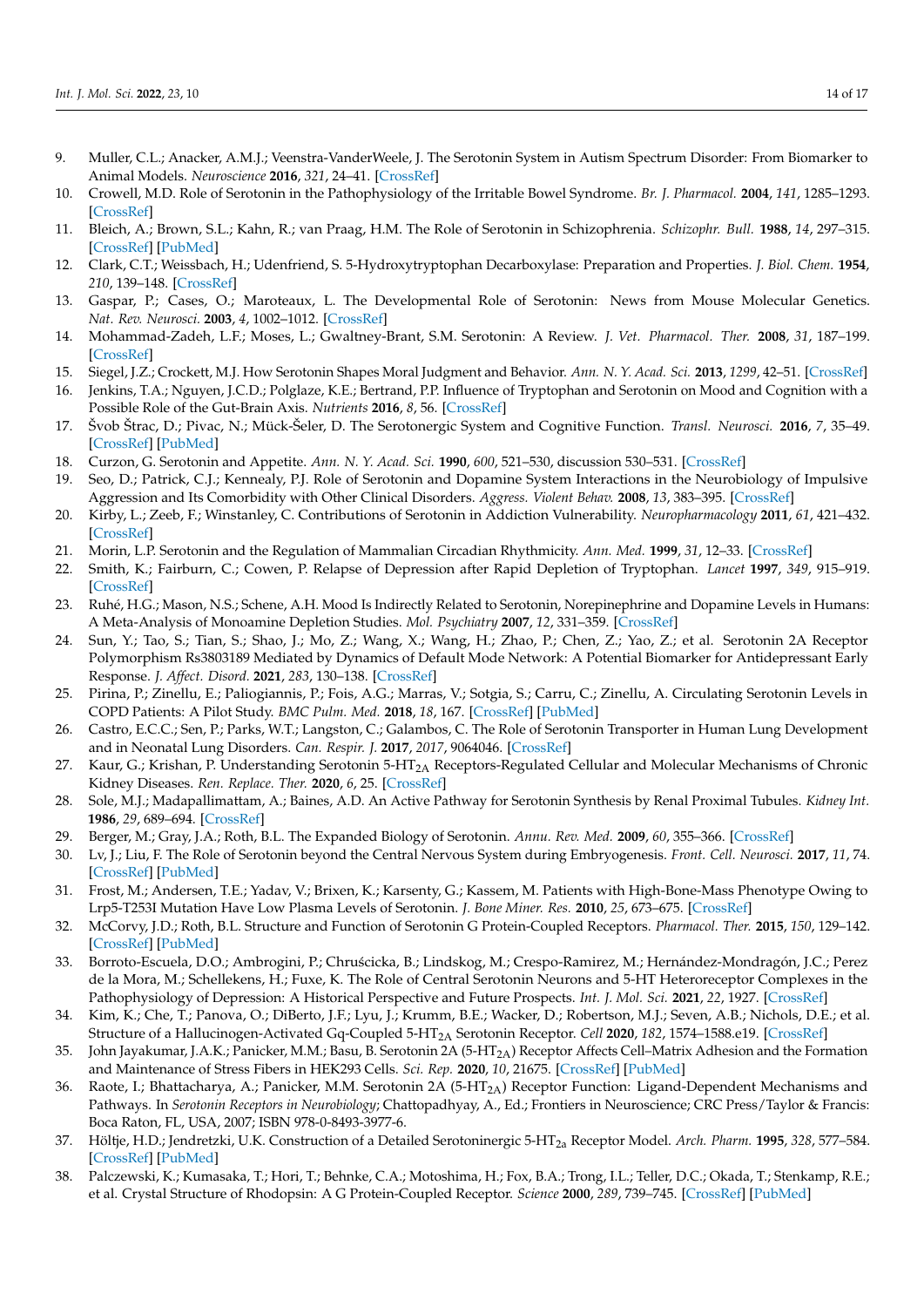- <span id="page-14-0"></span>39. Chambers, J.J.; Nichols, D.E. A Homology-Based Model of the Human 5-HT2A Receptor Derived from an in Silico Activated G-Protein Coupled Receptor. *J. Comput. Aided Mol. Des.* **2002**, *16*, 511–520. [\[CrossRef\]](http://doi.org/10.1023/A:1021275430021)
- <span id="page-14-1"></span>40. Duan, X.; Zhang, M.; Zhang, X.; Wang, F.; Lei, M. Molecular Modeling and Docking Study on Dopamine D2-like and Serotonin 5-HT2A Receptors. *J. Mol. Graph. Model.* **2015**, *57*, 143–155. [\[CrossRef\]](http://doi.org/10.1016/j.jmgm.2015.01.014)
- <span id="page-14-6"></span>41. Gandhimathi, A.; Sowdhamini, R. Molecular Modelling of Human 5-Hydroxytryptamine Receptor (5-HT<sub>2A</sub>) and Virtual Screening Studies towards the Identification of Agonist and Antagonist Molecules. *J. Biomol. Struct. Dyn.* **2016**, *34*, 952–970. [\[CrossRef\]](http://doi.org/10.1080/07391102.2015.1062802)
- <span id="page-14-2"></span>42. Yap, B.K.; Buckle, M.J.C.; Doughty, S.W. Homology Modeling of the Human 5-HT<sub>1A</sub>, 5-HT<sub>2A</sub>, D1, and D2 Receptors: Model Refinement with Molecular Dynamics Simulations and Docking Evaluation. *J. Mol. Model.* **2012**, *18*, 3639–3655. [\[CrossRef\]](http://doi.org/10.1007/s00894-012-1368-5)
- <span id="page-14-3"></span>43. Jaiteh, M.; Rodríguez-Espigares, I.; Selent, J.; Carlsson, J. Performance of Virtual Screening against GPCR Homology Models: Impact of Template Selection and Treatment of Binding Site Plasticity. *PLoS Comput. Biol.* **2020**, *16*, e1007680. [\[CrossRef\]](http://doi.org/10.1371/journal.pcbi.1007680)
- <span id="page-14-4"></span>44. Jumper, J.; Evans, R.; Pritzel, A.; Green, T.; Figurnov, M.; Ronneberger, O.; Tunyasuvunakool, K.; Bates, R.; Žídek, A.; Potapenko, A.; et al. Highly Accurate Protein Structure Prediction with AlphaFold. *Nature* **2021**, *596*, 583–589. [\[CrossRef\]](http://doi.org/10.1038/s41586-021-03819-2)
- <span id="page-14-5"></span>45. Kimura, K.T.; Asada, H.; Inoue, A.; Kadji, F.M.N.; Im, D.; Mori, C.; Arakawa, T.; Hirata, K.; Nomura, Y.; Nomura, N.; et al. Structures of the 5-HT2A Receptor in Complex with the Antipsychotics Risperidone and Zotepine. *Nat. Struct. Mol. Biol.* **2019**, *26*, 121–128. [\[CrossRef\]](http://doi.org/10.1038/s41594-018-0180-z) [\[PubMed\]](http://www.ncbi.nlm.nih.gov/pubmed/30723326)
- <span id="page-14-7"></span>46. Smith, J.S.; Lefkowitz, R.J.; Rajagopal, S. Biased Signalling: From Simple Switches to Allosteric Microprocessors. *Nat. Rev. Drug Discov.* **2018**, *17*, 243–260. [\[CrossRef\]](http://doi.org/10.1038/nrd.2017.229)
- <span id="page-14-8"></span>47. Perez-Aguilar, J.M.; Shan, J.; LeVine, M.V.; Khelashvili, G.; Weinstein, H. A Functional Selectivity Mechanism at the Serotonin-2A GPCR Involves Ligand-Dependent Conformations of Intracellular Loop 2. *J. Am. Chem. Soc.* **2014**, *136*, 16044–16054. [\[CrossRef\]](http://doi.org/10.1021/ja508394x)
- <span id="page-14-9"></span>48. Feng, J.; Cai, X.; Zhao, J.; Yan, Z. Serotonin Receptors Modulate GABA(A) Receptor Channels through Activation of Anchored Protein Kinase C in Prefrontal Cortical Neurons. *J. Neurosci.* **2001**, *21*, 6502–6511. [\[CrossRef\]](http://doi.org/10.1523/JNEUROSCI.21-17-06502.2001) [\[PubMed\]](http://www.ncbi.nlm.nih.gov/pubmed/11517239)
- 49. Kohen, D.P.; Mahowald, M.W.; Rosen, G.M. Sleep-Terror Disorder in Children: The Role of Self-Hypnosis in Management. *Am. J. Clin. Hypn.* **1992**, *34*, 233–244. [\[CrossRef\]](http://doi.org/10.1080/00029157.1992.10402853)
- 50. Amargós-Bosch, M.; Bortolozzi, A.; Puig, M.V.; Serrats, J.; Adell, A.; Celada, P.; Toth, M.; Mengod, G.; Artigas, F. Co-Expression and In Vivo Interaction of Serotonin1A and Serotonin2A Receptors in Pyramidal Neurons of Prefrontal Cortex. *Cereb. Cortex* **2004**, *14*, 281–299. [\[CrossRef\]](http://doi.org/10.1093/cercor/bhg128) [\[PubMed\]](http://www.ncbi.nlm.nih.gov/pubmed/14754868)
- <span id="page-14-10"></span>51. Marek, G.J. Activation of Adenosine<sub>1</sub> (A<sub>1</sub>) Receptors Suppresses Head Shakes Induced by a Serotonergic Hallucinogen in Rats. *Neuropharmacology* **2009**, *56*, 1082–1087. [\[CrossRef\]](http://doi.org/10.1016/j.neuropharm.2009.03.005) [\[PubMed\]](http://www.ncbi.nlm.nih.gov/pubmed/19324062)
- <span id="page-14-11"></span>52. Bohn, L.M.; Schmid, C.L. Serotonin Receptor Signaling and Regulation via β-Arrestins. *Crit. Rev. Biochem. Mol. Biol.* **2010**, *45*, 555–566. [\[CrossRef\]](http://doi.org/10.3109/10409238.2010.516741)
- <span id="page-14-12"></span>53. Gelber, E.I.; Kroeze, W.K.; Willins, D.L.; Gray, J.A.; Sinar, C.A.; Hyde, E.G.; Gurevich, V.; Benovic, J.; Roth, B.L. Structure and Function of the Third Intracellular Loop of the 5-Hydroxytryptamine2A Receptor: The Third Intracellular Loop Is Alpha-Helical and Binds Purified Arrestins. *J. Neurochem.* **1999**, *72*, 2206–2214. [\[CrossRef\]](http://doi.org/10.1046/j.1471-4159.1999.0722206.x) [\[PubMed\]](http://www.ncbi.nlm.nih.gov/pubmed/10217304)
- <span id="page-14-13"></span>54. Guiard, B.P.; Giovanni, G.D. Central Serotonin-2A (5-HT<sub>2A</sub>) Receptor Dysfunction in Depression and Epilepsy: The Missing Link? *Front. Pharmacol.* **2015**, *6*, 46. [\[CrossRef\]](http://doi.org/10.3389/fphar.2015.00046) [\[PubMed\]](http://www.ncbi.nlm.nih.gov/pubmed/25852551)
- 55. Abbas, A.; Roth, B.L. Arresting Serotonin. *Proc. Natl. Acad. Sci. USA* **2008**, *105*, 831–832. [\[CrossRef\]](http://doi.org/10.1073/pnas.0711335105)
- <span id="page-14-14"></span>56. Schmid, C.L.; Raehal, K.M.; Bohn, L.M. Agonist-Directed Signaling of the Serotonin 2A Receptor Depends on Beta-Arrestin-2 Interactions In Vivo. *Proc. Natl. Acad. Sci. USA* **2008**, *105*, 1079–1084. [\[CrossRef\]](http://doi.org/10.1073/pnas.0708862105) [\[PubMed\]](http://www.ncbi.nlm.nih.gov/pubmed/18195357)
- <span id="page-14-15"></span>57. González-Maeso, J.; Weisstaub, N.V.; Zhou, M.; Chan, P.; Ivic, L.; Ang, R.; Lira, A.; Bradley-Moore, M.; Ge, Y.; Zhou, Q.; et al. Hallucinogens Recruit Specific Cortical 5-HT(2A) Receptor-Mediated Signaling Pathways to Affect Behavior. *Neuron* **2007**, *53*, 439–452. [\[CrossRef\]](http://doi.org/10.1016/j.neuron.2007.01.008) [\[PubMed\]](http://www.ncbi.nlm.nih.gov/pubmed/17270739)
- <span id="page-14-16"></span>58. Moreno, J.L.; Holloway, T.; Albizu, L.; Sealfon, S.C.; González-Maeso, J. Metabotropic Glutamate MGlu2 Receptor Is Necessary for the Pharmacological and Behavioral Effects Induced by Hallucinogenic 5-HT2A Receptor Agonists. *Neurosci. Lett.* **2011**, *493*, 76–79. [\[CrossRef\]](http://doi.org/10.1016/j.neulet.2011.01.046) [\[PubMed\]](http://www.ncbi.nlm.nih.gov/pubmed/21276828)
- <span id="page-14-17"></span>59. Borroto-Escuela, D.O.; Li, X.; Tarakanov, A.O.; Savelli, D.; Narváez, M.; Shumilov, K.; Andrade-Talavera, Y.; Jimenez-Beristain, A.; Pomierny, B.; Díaz-Cabiale, Z.; et al. Existence of Brain 5-HT<sub>1A</sub>-5-HT<sub>2A</sub> Isoreceptor Complexes with Antagonistic Allosteric Receptor-Receptor Interactions Regulating 5-HT1A Receptor Recognition. *ACS Omega* **2017**, *2*, 4779–4789. [\[CrossRef\]](http://doi.org/10.1021/acsomega.7b00629)
- <span id="page-14-18"></span>60. Kohli, S.; King, M.V.; Williams, S.; Edwards, A.; Ballard, T.M.; Steward, L.J.; Alberati, D.; Fone, K.C.F. Oxytocin Attenuates Phencyclidine Hyperactivity and Increases Social Interaction and Nucleus Accumben Dopamine Release in Rats. *Neuropsychopharmacology* **2019**, *44*, 295–305. [\[CrossRef\]](http://doi.org/10.1038/s41386-018-0171-0) [\[PubMed\]](http://www.ncbi.nlm.nih.gov/pubmed/30120410)
- <span id="page-14-19"></span>61. Lefevre, A.; Richard, N.; Jazayeri, M.; Beuriat, P.-A.; Fieux, S.; Zimmer, L.; Duhamel, J.-R.; Sirigu, A. Oxytocin and Serotonin Brain Mechanisms in the Nonhuman Primate. *J. Neurosci.* **2017**, *37*, 6741–6750. [\[CrossRef\]](http://doi.org/10.1523/JNEUROSCI.0659-17.2017)
- <span id="page-14-20"></span>62. Zhang, G.; Stackman, R.W.J. The Role of Serotonin 5-HT2A Receptors in Memory and Cognition. *Front. Pharmacol.* **2015**, *6*, 225. [\[CrossRef\]](http://doi.org/10.3389/fphar.2015.00225) [\[PubMed\]](http://www.ncbi.nlm.nih.gov/pubmed/26500553)
- <span id="page-14-21"></span>63. Pandey, G.N.; Dwivedi, Y.; Rizavi, H.S.; Ren, X.; Pandey, S.C.; Pesold, C.; Roberts, R.C.; Conley, R.R.; Tamminga, C.A. Higher Expression of Serotonin 5-HT2A Receptors in the Postmortem Brains of Teenage Suicide Victims. *Am. J. Psychiatry* **2002**, *159*, 419–429. [\[CrossRef\]](http://doi.org/10.1176/appi.ajp.159.3.419) [\[PubMed\]](http://www.ncbi.nlm.nih.gov/pubmed/11870006)
- <span id="page-14-22"></span>64. Marek, G.J.; Carpenter, L.L.; McDougle, C.J.; Price, L.H. Synergistic Action of  $5-HT<sub>2A</sub>$  Antagonists and Selective Serotonin Reuptake Inhibitors in Neuropsychiatric Disorders. *Neuropsychopharmacology* **2003**, *28*, 402–412. [\[CrossRef\]](http://doi.org/10.1038/sj.npp.1300057)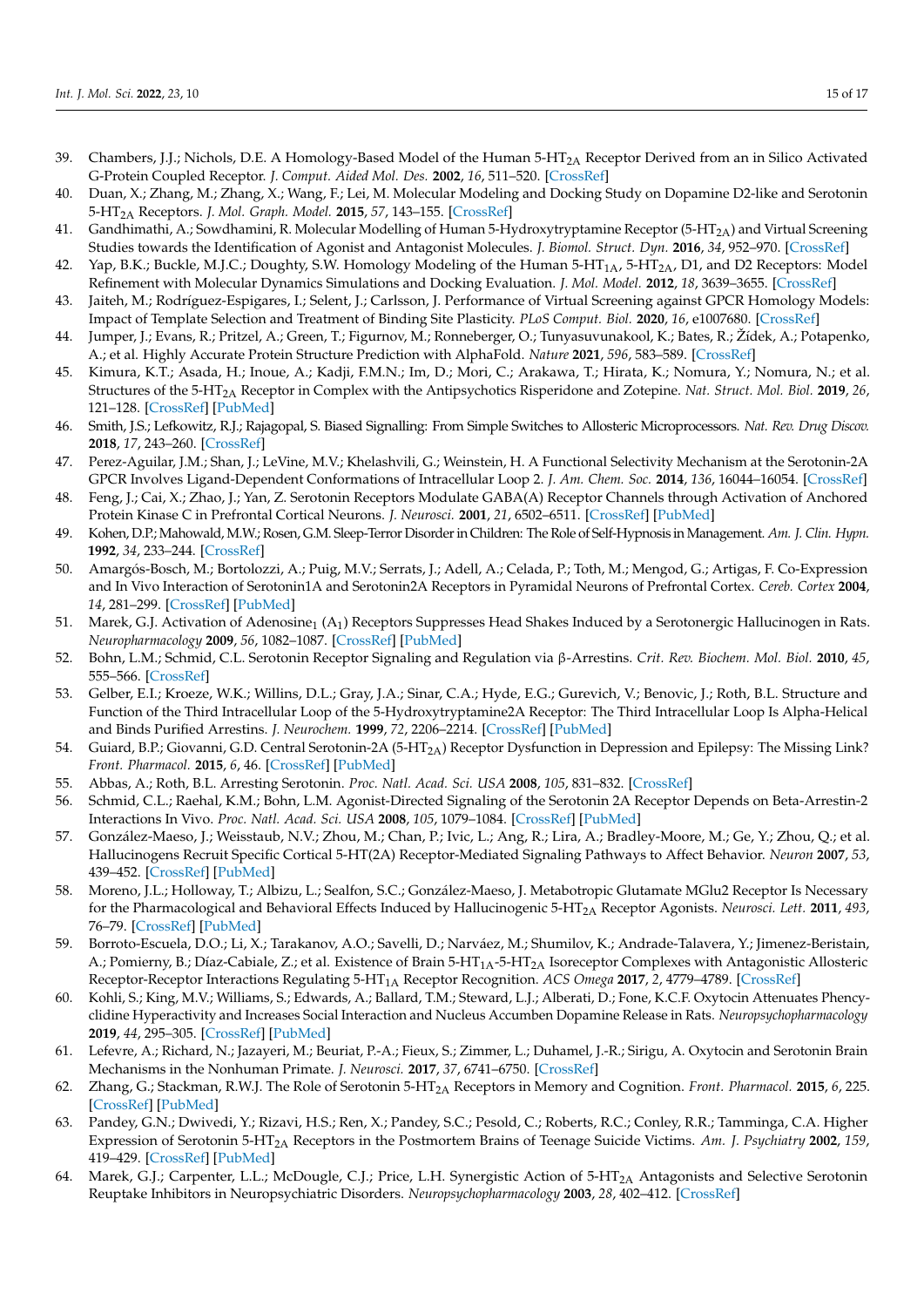- <span id="page-15-0"></span>65. Blier, P.; Szabo, S.T. Potential Mechanisms of Action of Atypical Antipsychotic Medications in Treatment-Resistant Depression and Anxiety. *J. Clin. Psychiatry* **2005**, *66* (Suppl. S8), 30–40. [\[PubMed\]](http://www.ncbi.nlm.nih.gov/pubmed/16336034)
- <span id="page-15-1"></span>66. Marek, G.J.; Martin-Ruiz, R.; Abo, A.; Artigas, F. The Selective 5-HT<sub>2A</sub> Receptor Antagonist M100907 Enhances Antidepressant-like Behavioral Effects of the SSRI Fluoxetine. *Neuropsychopharmacology* **2005**, *30*, 2205–2215. [\[CrossRef\]](http://doi.org/10.1038/sj.npp.1300762)
- <span id="page-15-2"></span>67. Lin, S.-H.; Lee, L.-T.; Yang, Y.K. Serotonin and Mental Disorders: A Concise Review on Molecular Neuroimaging Evidence. *Clin. Psychopharmacol. Neurosci.* **2014**, *12*, 196–202. [\[CrossRef\]](http://doi.org/10.9758/cpn.2014.12.3.196)
- <span id="page-15-3"></span>68. Ly, C.; Greb, A.C.; Cameron, L.P.; Wong, J.M.; Barragan, E.V.; Wilson, P.C.; Burbach, K.F.; Zarandi, S.S.; Sood, A.; Paddy, M.R.; et al. Psychedelics Promote Structural and Functional Neural Plasticity. *Cell Rep.* **2018**, *23*, 3170–3182. [\[CrossRef\]](http://doi.org/10.1016/j.celrep.2018.05.022)
- <span id="page-15-4"></span>69. Grob, C.S.; Grigsby, J. (Eds.) *Handbook of Medical Hallucinogens*; The Guilford Press: New York, NY, USA, 2021; ISBN 978-1-4625-4544-5.
- <span id="page-15-5"></span>70. Hesselgrave, N.; Troppoli, T.A.; Wulff, A.B.; Cole, A.B.; Thompson, S.M. Harnessing Psilocybin: Antidepressant-like Behavioral and Synaptic Actions of Psilocybin Are Independent of 5-HT2R Activation in Mice. *Proc. Natl. Acad. Sci. USA* **2021**, *118*, e2022489118. [\[CrossRef\]](http://doi.org/10.1073/pnas.2022489118)
- <span id="page-15-6"></span>71. Raval, N.R.; Johansen, A.; Donovan, L.L.; Ros, N.F.; Ozenne, B.; Hansen, H.D.; Knudsen, G.M. A Single Dose of Psilocybin Increases Synaptic Density and Decreases 5-HT2A Receptor Density in the Pig Brain. *Int. J. Mol. Sci.* **2021**, *22*, 835. [\[CrossRef\]](http://doi.org/10.3390/ijms22020835)
- <span id="page-15-7"></span>72. Romeo, B.; Hermand, M.; Pétillion, A.; Karila, L.; Benyamina, A. Clinical and Biological Predictors of Psychedelic Response in the Treatment of Psychiatric and Addictive Disorders: A Systematic Review. *J. Psychiatr. Res.* **2021**, *137*, 273–282. [\[CrossRef\]](http://doi.org/10.1016/j.jpsychires.2021.03.002)
- <span id="page-15-8"></span>73. Romeo, B.; Karila, L.; Martelli, C.; Benyamina, A. Efficacy of Psychedelic Treatments on Depressive Symptoms: A Meta-Analysis. *J. Psychopharmacol.* **2020**, *34*, 1079–1085. [\[CrossRef\]](http://doi.org/10.1177/0269881120919957)
- <span id="page-15-9"></span>74. Kim, J.; Cha, E.; Park, W.K.; Lee, H.Y.; Lim, S.M.; Kim, H.J.; Pae, A.N. Evaluation of Anti-Depressant Effects of Phthalazinone-Based Triple-Acting Small Molecules against 5-HT<sub>2A</sub>, 5-HT<sub>2C</sub>, and the Serotonin Transporter. *Bioorg. Med. Chem. Lett.* **2020**, *30*, 126882. [\[CrossRef\]](http://doi.org/10.1016/j.bmcl.2019.126882) [\[PubMed\]](http://www.ncbi.nlm.nih.gov/pubmed/31889666)
- <span id="page-15-10"></span>75. Xu, X.; Wei, Y.; Guo, Q.; Zhao, S.; Liu, Z.; Xiao, T.; Liu, Y.; Qiu, Y.; Hou, Y.; Zhang, G.; et al. Pharmacological Characterization of H05, a Novel Serotonin and Noradrenaline Reuptake Inhibitor with Moderate 5-HT<sub>2A</sub> Antagonist Activity for the Treatment of Depression. *J. Pharmacol. Exp. Ther.* **2018**, *365*, 624–635. [\[CrossRef\]](http://doi.org/10.1124/jpet.118.248351)
- <span id="page-15-11"></span>76. Evans, C.A.; Zuluaga, A.; Vasquez Matute, D.; Baradaran-Noviri, S.; Perez-Cervantes, N.; Siegler, M.A. Synthesis and Biological Evaluation of Thioadatanserin and Its Dialkylated Products as Partial 5-HTR1A Agonists and 5-HTR2A Antagonists for Potential Use in Depression and Anxiety Disorders. *Bioorg. Med. Chem. Lett.* **2020**, *30*, 127358. [\[CrossRef\]](http://doi.org/10.1016/j.bmcl.2020.127358) [\[PubMed\]](http://www.ncbi.nlm.nih.gov/pubmed/32631554)
- <span id="page-15-12"></span>77. Cameron, L.P.; Olson, D.E. Dark Classics in Chemical Neuroscience: *N*,*N*-Dimethyltryptamine (DMT). *ACS Chem. Neurosci.* **2018**, *9*, 2344–2357. [\[CrossRef\]](http://doi.org/10.1021/acschemneuro.8b00101)
- <span id="page-15-13"></span>78. Cameron, L.P.; Tombari, R.J.; Lu, J.; Pell, A.J.; Hurley, Z.Q.; Ehinger, Y.; Vargas, M.V.; McCarroll, M.N.; Taylor, J.C.; Myers-Turnbull, D.; et al. A Non-Hallucinogenic Psychedelic Analogue with Therapeutic Potential. *Nature* **2021**, *589*, 474–479. [\[CrossRef\]](http://doi.org/10.1038/s41586-020-3008-z)
- <span id="page-15-14"></span>79. Hough, L.B.; Pearl, S.M.; Glick, S.D. Tissue Distribution of Ibogaine after Intraperitoneal and Subcutaneous Administration. *Life Sci.* **1996**, *58*, PL119–PL122. [\[CrossRef\]](http://doi.org/10.1016/0024-3205(95)02322-4)
- <span id="page-15-15"></span>80. Koenig, X.; Kovar, M.; Boehm, S.; Sandtner, W.; Hilber, K. Anti-Addiction Drug Ibogaine Inhibits HERG Channels: A Cardiac Arrhythmia Risk. *Addict. Biol.* **2014**, *19*, 237–239. [\[CrossRef\]](http://doi.org/10.1111/j.1369-1600.2012.00447.x)
- <span id="page-15-16"></span>81. Iyer, R.N.; Favela, D.; Zhang, G.; Olson, D.E. The Iboga Enigma: The Chemistry and Neuropharmacology of Iboga Alkaloids and Related Analogs. *Nat. Prod. Rep.* **2021**, *38*, 307–329. [\[CrossRef\]](http://doi.org/10.1039/D0NP00033G)
- <span id="page-15-17"></span>82. Zloh, M.; Kirton, S.B. The Benefits of in Silico Modeling to Identify Possible Small-Molecule Drugs and Their off-Target Interactions. *Future Med. Chem.* **2018**, *10*, 423–432. [\[CrossRef\]](http://doi.org/10.4155/fmc-2017-0151)
- <span id="page-15-18"></span>83. Maia, E.H.B.; Assis, L.C.; de Oliveira, T.A.; da Silva, A.M.; Taranto, A.G. Structure-Based Virtual Screening: From Classical to Artificial Intelligence. *Front. Chem.* **2020**, *8*, 343. [\[CrossRef\]](http://doi.org/10.3389/fchem.2020.00343) [\[PubMed\]](http://www.ncbi.nlm.nih.gov/pubmed/32411671)
- <span id="page-15-19"></span>84. Jegerschöld, C.; Pawelzik, S.-C.; Purhonen, P.; Bhakat, P.; Gheorghe, K.R.; Gyobu, N.; Mitsuoka, K.; Morgenstern, R.; Jakobsson, P.-J.; Hebert, H. Structural Basis for Induced Formation of the Inflammatory Mediator Prostaglandin E2. *Proc. Natl. Acad. Sci. USA* **2008**, *105*, 11110–11115. [\[CrossRef\]](http://doi.org/10.1073/pnas.0802894105)
- <span id="page-15-20"></span>85. Hamza, A.; Wei, N.-N.; Zhan, C.-G. Ligand-Based Virtual Screening Approach Using a New Scoring Function. *J. Chem. Inf. Model.* **2012**, *52*, 963–974. [\[CrossRef\]](http://doi.org/10.1021/ci200617d) [\[PubMed\]](http://www.ncbi.nlm.nih.gov/pubmed/22486340)
- <span id="page-15-21"></span>86. Stahura, F.L.; Bajorath, J. New Methodologies for Ligand-Based Virtual Screening. *Curr. Pharm. Des.* **2005**, *11*, 1189–1202. [\[CrossRef\]](http://doi.org/10.2174/1381612053507549)
- <span id="page-15-22"></span>87. Zhang, C.; Li, Q.; Meng, L.; Ren, Y. Design of Novel Dopamine D2 and Serotonin 5-HT<sub>2A</sub> Receptors Dual Antagonists toward Schizophrenia: An Integrated Study with QSAR, Molecular Docking, Virtual Screening and Molecular Dynamics Simulations. *J. Biomol. Struct. Dyn.* **2020**, *38*, 860–885. [\[CrossRef\]](http://doi.org/10.1080/07391102.2019.1590244)
- <span id="page-15-23"></span>88. Kumar, R.; Jade, D.; Gupta, D. A Novel Identification Approach for Discovery of 5-HydroxyTriptamine 2A Antagonists: Combination of 2D/3D Similarity Screening, Molecular Docking and Molecular Dynamics. *J. Biomol. Struct. Dyn.* **2019**, *37*, 931–943. [\[CrossRef\]](http://doi.org/10.1080/07391102.2018.1444509)
- <span id="page-15-24"></span>89. Leelananda, S.P.; Lindert, S. Computational Methods in Drug Discovery. *Beilstein J. Org. Chem.* **2016**, *12*, 2694–2718. [\[CrossRef\]](http://doi.org/10.3762/bjoc.12.267)